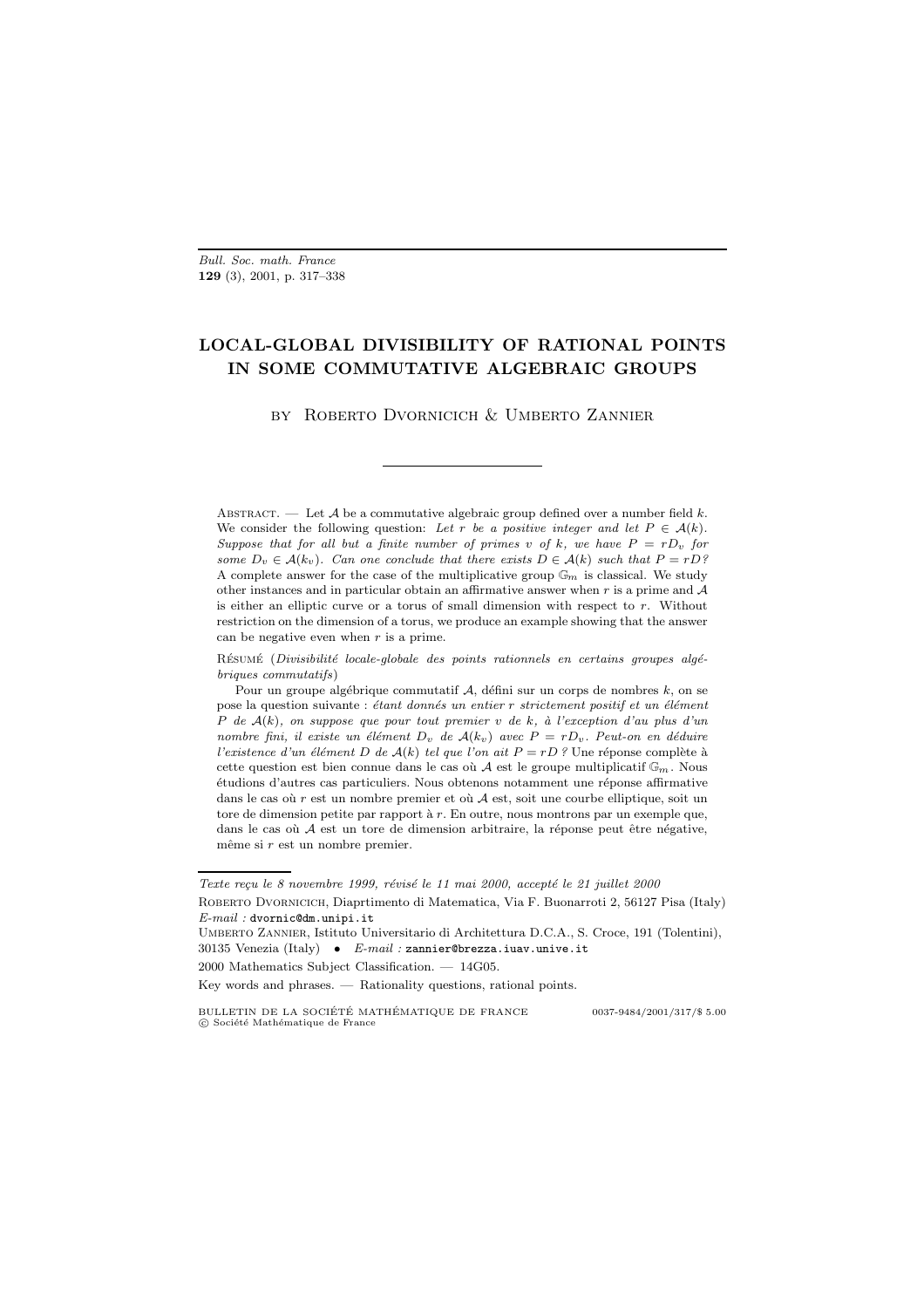#### **1. Introduction**

A strong form of the Hasse principle for binary quadratic forms (over Q) is the following: if a quadratic form  $aX^2 + bXY + cY^2 \in \mathbb{Q}[X, Y]$  of rank 2 represents 0 non-trivially over all but a finite number of completions  $\mathbb{Q}_p$ , then it represents 0 non-trivially over Q. This amounts to the fact that *if a rational number is a square modulo all but a finite number of primes, then it is a perfect square.* A generalization of this fact to higher powers  $r$  and arbitrary number fields k holds subject to certain assumptions (see Example 1.1 below). Now, taking r-th powers can be interpreted as multiplying by  $r$  in the algebraic group  $\mathbb{G}_m$ ; this rephrasement motivates the following more general question: for which algebraic groups  $A/k$  and natural numbers r, the divisibility of a point P by r in  $A(k)$  is equivalent to local r-divisibility almost everywhere?

In the present paper we shall investigate some instances of this question in the case of commutative algebraic groups. We shall show that there are cases in which the answer is positive (Theorem 3.1 and Theorem 4.1) and cases when it is negative (Example 2.4 and Example 5.1).

In order to formulate precisely our questions and results, we first introduce some notation.

NOTATION. — In the sequel k denotes a number field with algebraic closure  $\bar{k} = \overline{\mathbb{Q}}$ . As usual we put  $G_k := \text{Gal}(\bar{k}/k)$ . By a prime of k we mean a discrete valuation  $v$  of  $k$ . The completion (resp. residue field) at  $v$  will be denoted by  $k_v$  (resp.  $k(v)$ ).

Let  $A$  be a commutative and connected algebraic group defined over  $k$ , supposed to be embedded in some projective or affine space. We shall write  $A$ additively and denote by  $O$  its origin (defined over  $k$ ).

Let  $m$  be a positive integer and define

$$
\mathcal{A}[m] := \{ P \in \mathcal{A}(\bar{k}) \mid mP = O \}.
$$

We have  $\mathcal{A}[m] \cong (\mathbb{Z}/(m))^n$  for a certain integer  $n = n_A$  depending only on A (see the beginning of  $\S2$  for a sketch of the proof).

PROBLEM. — Let r be a positive integer and let  $P \in \mathcal{A}(k)$ . Suppose that for all but a finite number of primes v of k we have  $P = rD_v$ , for some  $D_v \in k_v$ . Can one conclude that there exists  $D \in \mathcal{A}(k)$  such that  $P = rD$ ?

EXAMPLE 1.1. — In case  $\mathcal{A} = \mathbb{G}_m$  a complete answer is provided by [AT, Thms 1 of Chap. IX and Chap. X: the answer is affirmative e.g. if  $r$  is odd; in any case one can conclude that  $2P$  is divisible by r in  $\mathcal{A}(k)$ . A counterexample to the case of general r is given by  $k = \mathbb{Q}$ ,  $P = 16$ ,  $r = 8$ . See also Example 2.4 below for a direct verification of these facts.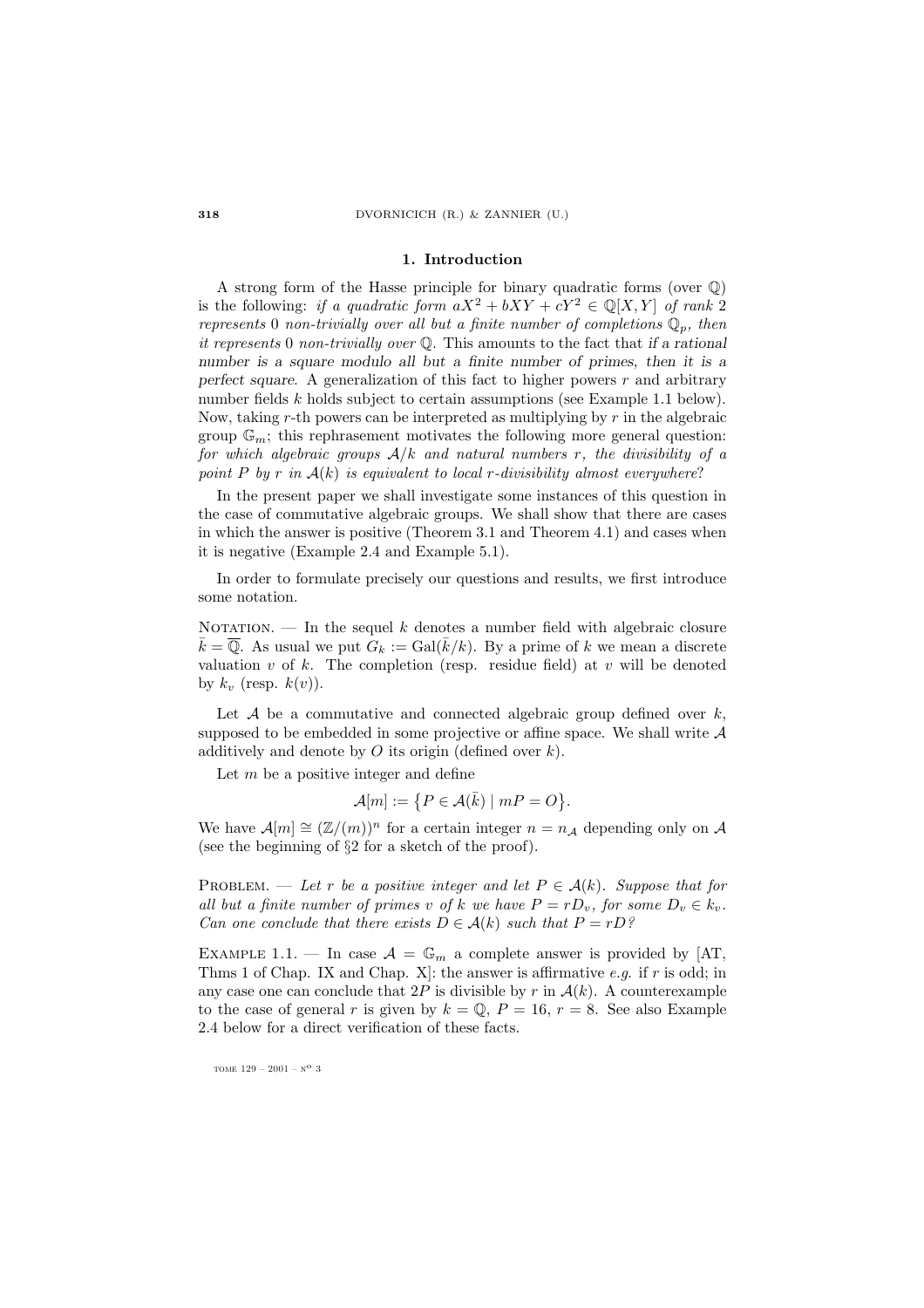REMARK 1.2. — For almost all v we have that A has good reduction modulo v (whence the reduction is nonsingular) and that the point  $P$  is v-integral. In particular, for such a v, Hensel's lemma implies that the existence of  $D_v$ is equivalent to the fact that the reduction of  $P$  modulo  $v$  is divisible by  $r$ in  $\mathcal{A}(k(v))$ .

Also, the conclusion becomes trivial, in view of the Cebotarev theorem, if we assume that all r-th roots of P lie in  $k_v$  for almost all v.

The paper is organized as follows.

In  $\S2$  we shall interpret the Problem in cohomological terms, as is classical in the context; we shall introduce a certain cohomology group whose vanishing is sufficient for the local-global principle to hold (see Propositions 2.1 and 2.5). This condition is possibly not necessary in the general case.

In  $\S$ 3 we shall consider in some detail the case  $n = 2$  and make just a few remarks on the case of other small values of n; in particular, the local-global principle for p-divisibility in elliptic curves will follow in a very simple way (see Theorem 3.1). On the other hand, we shall also give simple examples where the relevant cohomology group is nonzero.

In  $\S 4$  we shall consider the case when A is a torus, namely it becomes isomorphic to  $\mathbb{G}_m^n$  over  $\bar{k}$ . The classical result recalled here as Example 2.4 shows that the answer is negative for general  $r$  even when  $A$  is isomorphic to  $\mathbb{G}_m$  over Q. We shall study in detail the case when r is prime. It will turn out rather easily that, when  $r = p$  and  $n < 2(p - 1)$ , the Problem has an affirmative answer. With more substantial work, also the case  $n = 2(p-1)$  will follow (see Theorem 4.1).

It is perhaps possible to improve further on the bound  $n \leq 2(p-1)$ , but certainly Theorem 4.1 does not hold without restrictions on  $n$ . In §5 we shall describe in detail an example suggested by J.-L. Colliot-Thélène (see Example 5.1). We shall explicitly construct a torus in which our Problem has a negative answer for  $r = p$ .

 $Acknowledgements.$  We wish to thank Professor J.-L. Colliot-Thélène for valuable remarks, in particular for pointing out the example described in §5 below. We are indebted to the referee for helping us in clarifying the consequences of such example, as well as for his detailed report.

A substantial part of this paper was written when the authors were guests of the Institute for Advanced Study, Princeton. We thank the School of Mathematics of the Institute and the James D. Wolfensohn Foundation for their hospitality and support.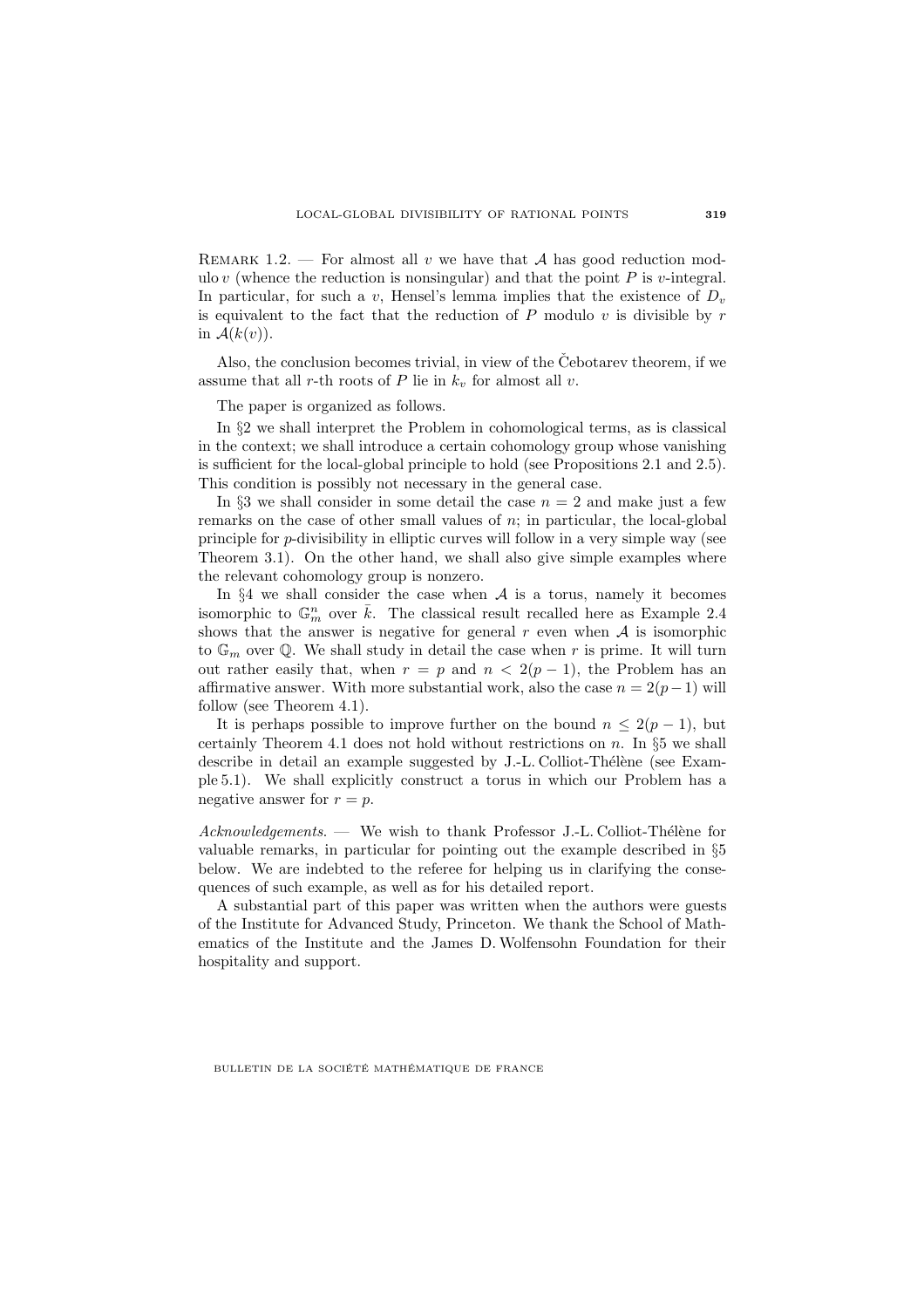**320** DVORNICICH (R.) & ZANNIER (U.)

#### **2. The cohomological interpretation**

For the reader's convenience, we start this section with a sketch of the proof that  $\mathcal{A}[m] \cong (\mathbb{Z}/(m))^n$  for a certain integer  $n = n_{\mathcal{A}}$  depending only on A. It follows from the classification of commutative algebraic groups in characteristic 0 (see for instance [9, Prop. 11, 12 of Chap. III,  $\S 2.7$  and Cor. of Chap. VII, §2.7]) that there exists an exact sequence

$$
0\longrightarrow \mathbb{G}_a^r\times \mathbb{G}_m^s\longrightarrow \mathcal{A}\longrightarrow \mathcal{B}\longrightarrow 0,
$$

where  $\beta$  is an abelian variety. It is a straightforward consequence of the commutativity of A and the divisibility of  $\mathbb{G}_a^r \times \mathbb{G}_m^s$  that this leads to an exact sequence

 $0 \to (\mathbb{G}_a^r \times \mathbb{G}_m^s)[m] \longrightarrow \mathcal{A}[m] \longrightarrow \mathcal{B}[m] \to 0.$ 

Now  $(\mathbb{G}_a^r \times \mathbb{G}_m^s)[m] \cong (\mathbb{Z}/(m))^s$  and  $\mathcal{B}[m] \cong (\mathbb{Z}/(m))^{2t}$ , where t is the dimension of B. Therefore the abelian group  $\mathcal{A}[m]$  has order  $m^{s+2t}$  and can be generated by  $\leq s+2t$  elements. Since  $\mathcal{A}[m]$  has exponent m, the result follows from the theory of finite abelian groups.

Coming back to our Problem, first of all we note that it is sufficient to analyze the case when r is a prime power. Let then  $q = r = p^e$ , where p is a prime and e is an integer and define  $\mathcal{A}[q] \subset \mathcal{A}(\overline{k})$  to be the kernel of the multiplication by  $q$  map. This is a finite abelian  $p$ -group.

Let  $K = k(\mathcal{A}[q])$  be the field generated over k by the points in  $\mathcal{A}[q]$ . Then K is normal over k.

Since the abelian group  $\mathcal{A}[q]$  is isomorphic to  $(\mathbb{Z}/(q))^n$ , the absolute Galois group  $G_k = \text{Gal}(\bar{k}/k)$  acts as a subgroup of  $\text{GL}_n(\mathbb{Z}/(q))$ . We denote by G its image: observe that G is isomorphic to  $Gal(K/k)$ .

Let  $D \in \mathcal{A}(\overline{k})$  be any point satisfying  $P = qD$  and let  $L = k(D)$  be the number field generated by D over k. Then  $F := LK \subset \overline{Q}$  is normal over k, with Galois group  $\Sigma$ , say. For  $\sigma \in \Sigma$  we have clearly

$$
\sigma(D) = D + Z_{\sigma},
$$

for some  $Z_{\sigma} \in \mathcal{A}[q]$ . A quick computation gives the cocycle equation

$$
(2.2) \t\t Z_{\sigma\tau} = Z_{\sigma} + \sigma(Z_{\tau}),
$$

for  $\sigma, \tau \in \Sigma$ . We let  $\mathbf{c} : \sigma \mapsto Z_{\sigma}$  denote this cocycle and  $[\mathbf{c}]$  its image in  $H^1(\Sigma, \mathcal{A}[q]).$ 

Note that  $[\mathbf{c}] = 0$  if and only if  $P = qD'$  for some  $D' \in \mathcal{A}(k)$ .

Let now v be a prime of k, unramified in  $F$  and satisfying the assumptions of the Problem. We may embed F in a finite extension  $F_w$  of  $k_v$ , corresponding to some prime w of F extending v. We have that  $Gal(F_w/k_v)$  is cyclic, generated by some Frobenius automorphism of v relative to  $F/k$ . By the basic assumption of the Problem,  $P = qD_v$  for some  $D_v \in \mathcal{A}(k_v)$ . By the same argument as

tome  $129 - 2001 - N^{\circ}$  3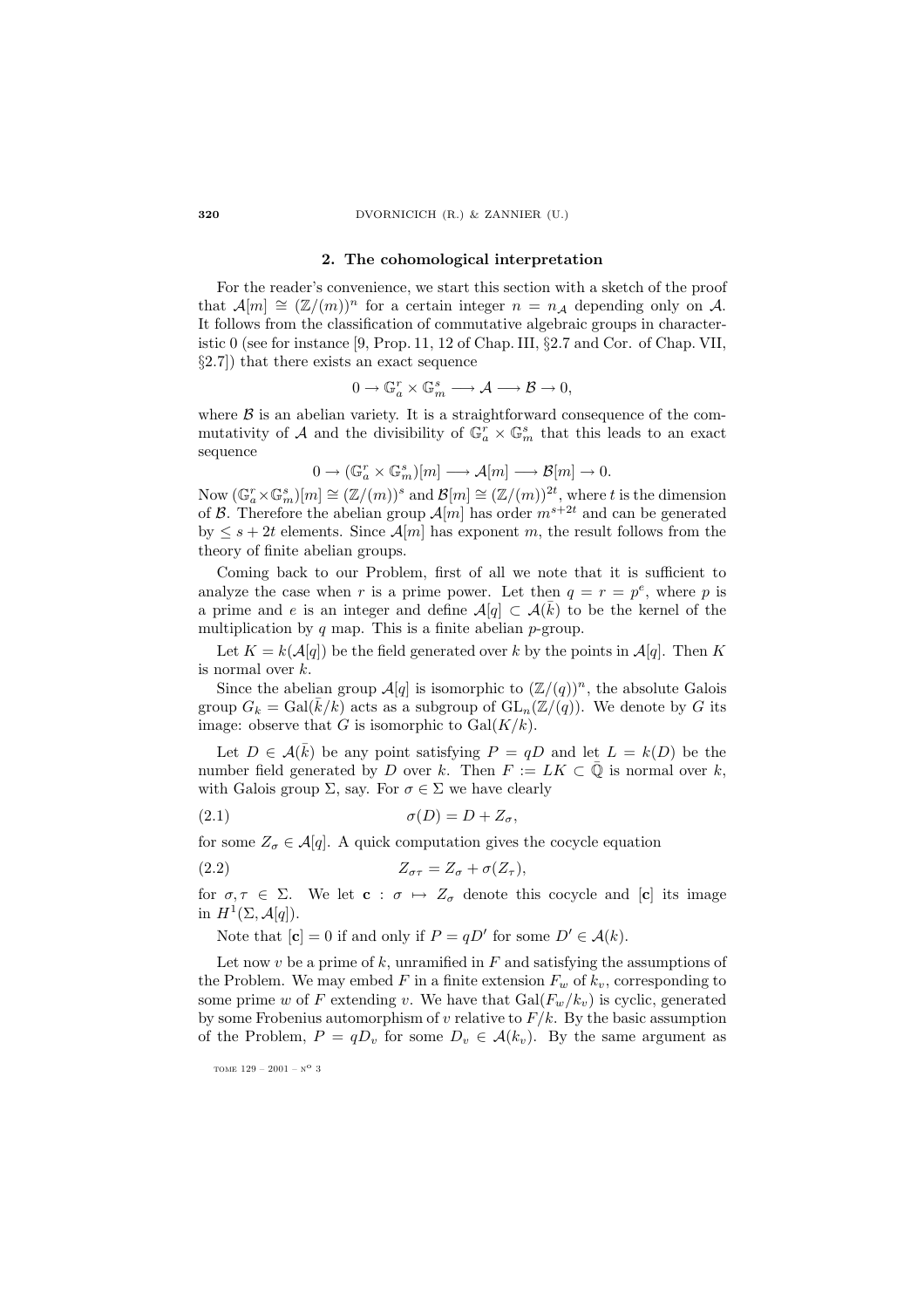above, the restriction of  $[\mathbf{c}]$  to  $H^1(\text{Gal}(F_w/k_v), \mathcal{A}[q])$  vanishes. We note that, by the Cebotarev theorem, Gal $(F_w/k_v)$  varies over all cyclic subgroups of  $\Sigma$ as w runs over almost all primes of F. In other words, for each  $\sigma \in \Sigma$  there exists  $W_{\sigma} \in \mathcal{A}[q]$  such that

$$
(2.3) \t\t Z_{\sigma} = (\sigma - 1)W_{\sigma}.
$$

This argument motivates the following general definition.

DEFINITION. — Let  $\Gamma$  be a group and let M be a Γ-module. We say that a cocycle  $[\mathbf{c}] = [\{Z_{\gamma}\}] \in H^1(\Gamma, \overline{M})$  satisfies the *local conditions* if there exist  $W_{\gamma} \in M$  such that  $Z_{\gamma} = (\gamma - 1)W_{\gamma}$  for all  $\gamma \in \Gamma$ . We denote by  $H_{\text{loc}}^1(\Gamma, M)$ the subgroup of such cocycles. Equivalently,  $H^1_{loc}(\Gamma, M)$  is the intersection of the kernels of the restriction maps  $H^1(\Gamma,M) \to H^1(C,M)$  as C varies over all cyclic subgroups of Γ.

Working with all valuations, instead of almost all, we would get the classical definition of the Shafarevic group. Modified Shafarevich groups, similar to our definition, appear in [6]. In order to render the paper self-contained, we prefer to keep our own notation. The next proposition can be obtained from rather well-known arguments (see for instance [6, Lemma 1.1 (ii)],). It gives a sufficient condition for the Problem to have an affirmative answer.

PROPOSITION 2.1. — Assume that  $H_{\text{loc}}^1(\text{Gal}(K/k), \mathcal{A}[q]) = 0$ . Let  $P \in \mathcal{A}(k)$ be a rational point with the following property: for all but finitely many primes  $v$ of k, there exists  $D_v \in \mathcal{A}(k_v)$  such that  $P = qD_v$ . Then there exists  $D \in \mathcal{A}(k)$ such that  $P = qD$ .

Later in the paper we shall study the vanishing of  $H_{\text{loc}}^1(\text{Gal}(K/k), \mathcal{A}[q])$  in various special cases.

REMARK 2.2. — In some cases, Proposition 2.1 has a converse, namely:  $sup$ pose that  $H^1(\text{Gal}(K/k), \mathcal{A}(K)) = 0$ , but  $H^1_{\text{loc}}(\text{Gal}(K/k), \mathcal{A}[q]) \neq 0$ . Then the Problem has a negative answer for some  $P \in \mathcal{A}(k)$ .

In fact, the non-vanishing of  $H_{\text{loc}}^1(\text{Gal}(K/k), \mathcal{A}[q])$  gives a cocycle  $Z_{\sigma}$  satisfying (2.3) for  $\sigma \in \text{Gal}(K/k)$ . Since  $H^1(\text{Gal}(K/k), \mathcal{A}(K)) = 0$ , we have  $Z_{\sigma} = \sigma(D) - D$  for some  $D \in \mathcal{A}(F)$ . Necessarily  $P = qD \in \mathcal{A}(k)$  satisfies the assumptions, but not the conclusion of the Problem.

Hilbert's Theorem 90 says that  $H^1(\text{Gal}(K/k), \mathcal{A}(K)) = 0$  is true in the case when  $A = \mathbb{G}_m$  of Example 1.1 above. In general however the analogue of Hilbert's theorem is false; in those cases there seems to be no obvious reason why the mentioned converse should nevertheless be true. In §5 we shall give a different instance of the converse implication.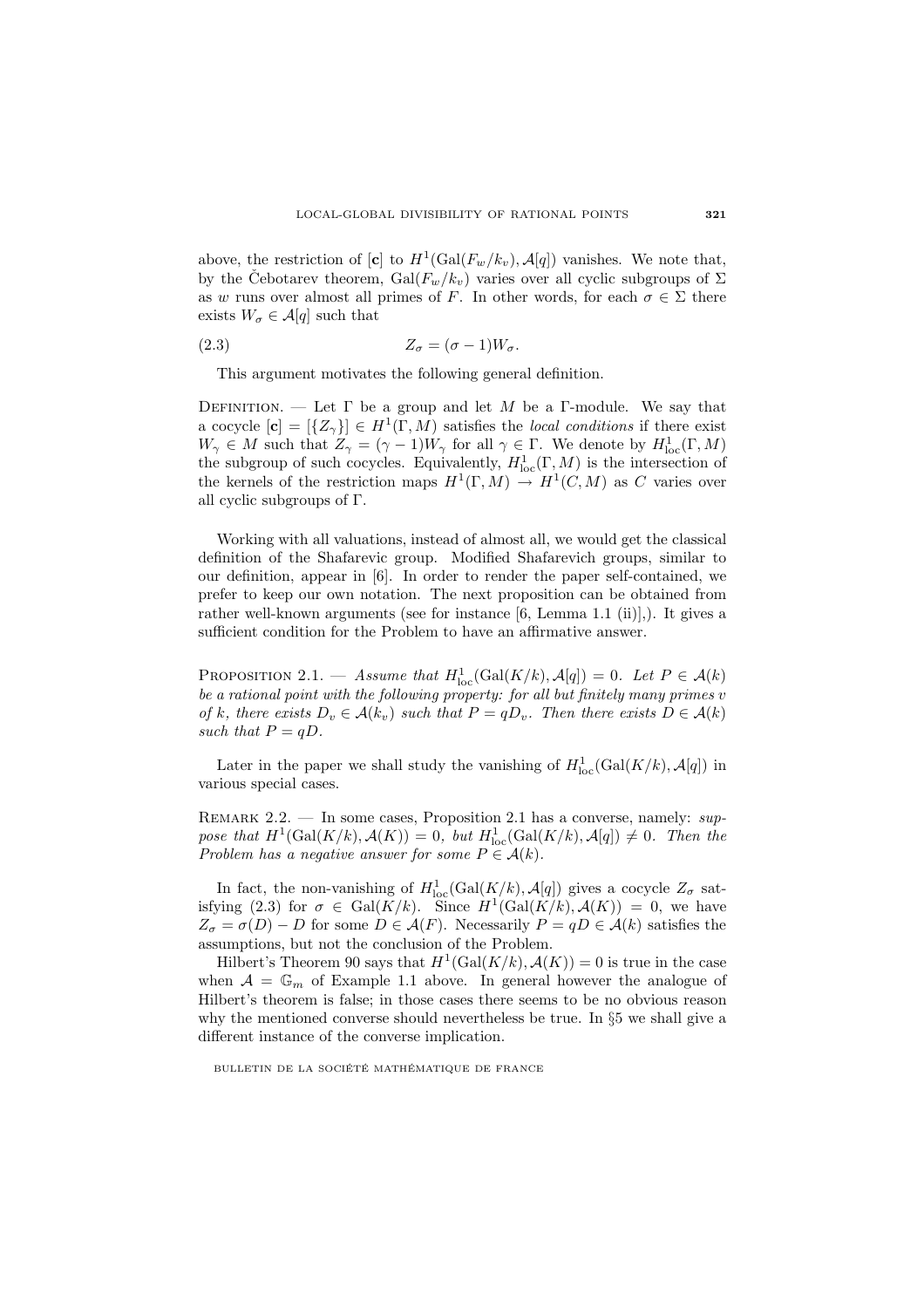*Proof of Proposition 2.1.* — Let  $\Sigma$  be as at the beginning of this section. The arguments above show that  $H_{\text{loc}}^1(\Sigma, \mathcal{A}[q]) = 0$  implies the conclusion of the proposition. Hence we need only to show that we may replace the group  $H_{\text{loc}}^1(\Sigma, \mathcal{A}[q])$  by  $H_{\text{loc}}^1(\text{Gal}(K/k), \mathcal{A}[q]).$ 

Since  $F \supset K$ , the action of  $G_k$  on  $\mathcal{A}[q]$  factors through  $\Sigma$ . Hence  $G_k$ and  $\Sigma$  have the same image G in Aut $(A[q])$ . We observe that G is isomorphic to  $Gal(K/k)$ .

We denote by  $\Sigma'$  the kernel of the representation of  $\Sigma$  in  $\text{Aut}(\mathcal{A}[q])$ . By definition,  $\Sigma'$  acts trivially on  $A[q]$ , hence the restriction-inflation exact sequence [8, Prop. 4, Chap. IX, §6], takes the form

$$
0 \to H^1(G, \mathcal{A}[q]) \longrightarrow H^1(\Sigma, \mathcal{A}[q]) \longrightarrow H^1(\Sigma', \mathcal{A}[q]).
$$

We claim that the middle arrow induces an isomorphism

$$
H_{\mathrm{loc}}^1(G, \mathcal{A}[q]) \cong H_{\mathrm{loc}}^1(\Sigma, \mathcal{A}[q]).
$$

To prove the claim note first that, since the inflation is injective, it induces trivially an injective map. On the other hand, take an element  $[\{Z_{\sigma}\}]$  of  $H_{\text{loc}}^1(\Sigma, \mathcal{A}[q])$ ; it restricts to zero in  $H^1(\Sigma', \mathcal{A}[q])$ , as follows from (2.3) and the fact that  $\Sigma_p'$  acts trivially on  $\mathcal{A}[q]$ . By the exactness of the restrictioninflation sequence,  $[\{Z_{\sigma}\}]$  comes from an element  $[\{Y_{\tau}\}] \in H^1(G, \mathcal{A}[q])$ , and now it suffices to check that it lies in  $H_{\text{loc}}^1(G, \mathcal{A}[q])$ : in fact, we may choose  $[{Z_{\sigma}}]$  such that  $Y_{\tau} = Z_{\sigma}$  for each  $\sigma$  which projects to  $\tau$ ; with this choice Equation (2.3) gives the verification. П

In particular, we obtain the following corollary, which can also be easily proved directly.

COROLLARY 2.3. — Let  $P \in \mathcal{A}(k)$  be a rational point such that for all but finitely many primes v of k, there exists  $D_v \in \mathcal{A}(k_v)$  such that  $P = qD_v$ . Then  $D \in \mathcal{A}(K)$  for all D such that  $P = qD$ .

*Proof.* — We may view P as a point in  $A(K)$ . The assumptions imply, a fortiori, that for all but finitely many primes w of K there exists  $D_w \in \mathcal{A}(K_w)$ such that  $P = qD_w$ . Since Gal $(K/K)$  is trivial, we have

$$
H_{\mathrm{loc}}^1(\mathrm{Gal}(K/K), \mathcal{A}[q]) = 0.
$$

By Proposition 2.1 there exists  $D \in \mathcal{A}(K)$  such that  $P = qD$ . Finally, if  $D' \in \mathcal{A}(\bar{k})$  also satisfies  $P = qD'$ , then  $D' - D \in \mathcal{A}[q] \subset \mathcal{A}(K)$ .  $\Box$ 

We have already observed that  $\mathcal{A}[q] \cong (\mathbb{Z}/(q))^n$  and that  $\Sigma$  acts on  $\mathcal{A}[q]$  as a subgroup of  $GL_n(\mathbb{Z}/(q))$ . In the following we shall identify  $\mathcal{A}[q]$  with  $(\mathbb{Z}/(q))^n$ and Aut $(\mathcal{A}[q])$  with  $GL_n(\mathbb{Z}/(q))$ .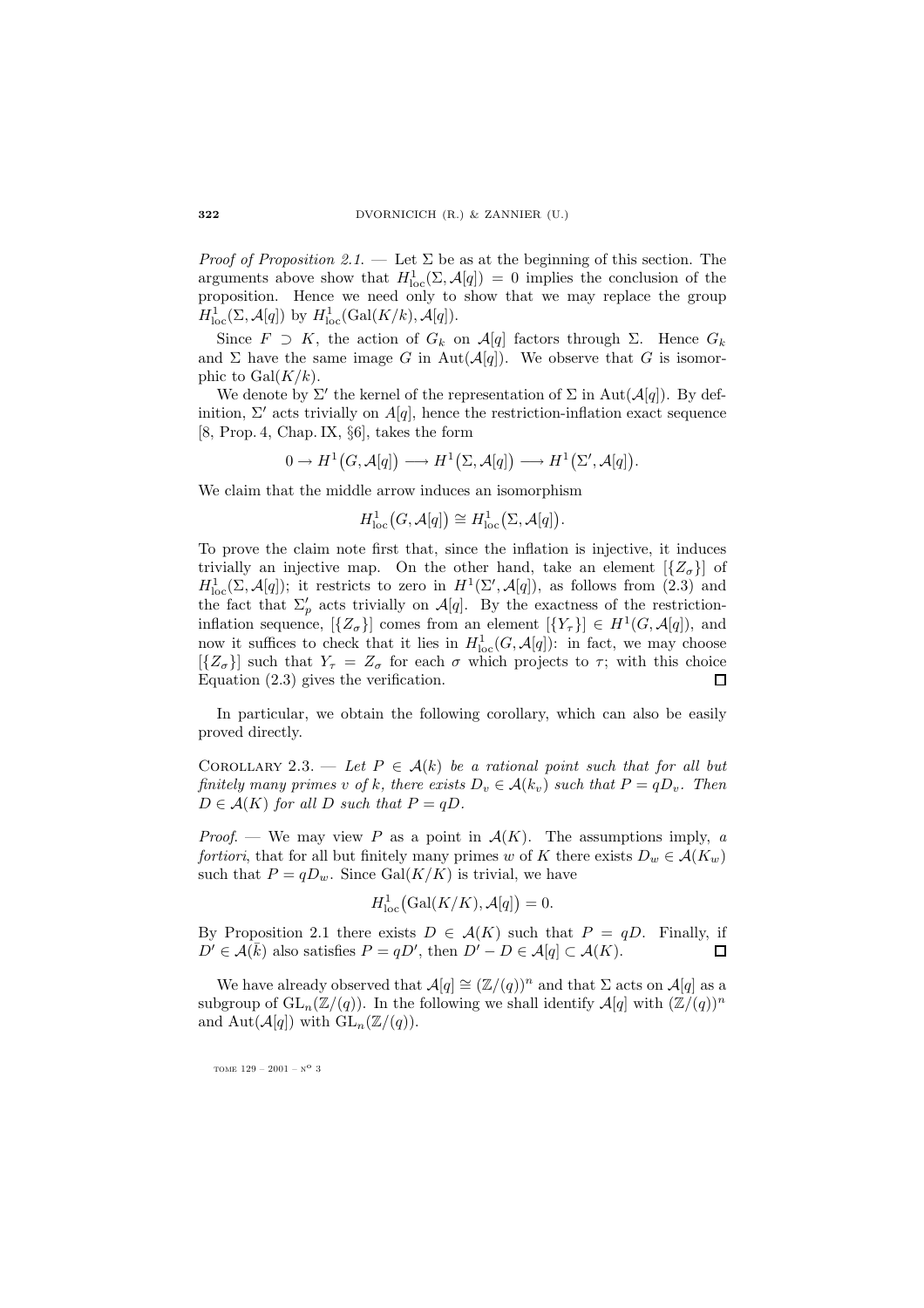EXAMPLE 2.4. — We can reinterpret in our language the case  $A = \mathbb{G}_m$  of Example 1.1 (see also [6, formula (2.5), p. 22]). In this case  $n_A = 1$  and G is isomorphic to a subgroup of  $(\mathbb{Z}/(q))^*$ . If  $q = p^a$  is an odd prime power, then G is cyclic, hence  $H_{\text{loc}}^1(G, \mathbb{Z}/(q)) = 0$  trivially. In virtue of Proposition 2.1, our Problem has an affirmative answer in this case. On the other hand, it is easy to verify that, for  $k = \mathbb{O}$  and  $q = 8$ , we have

$$
H^1_{\text{loc}}(\text{Gal}(\mathbb{Q}(\zeta_8)/\mathbb{Q}), \mathbb{Z}/(8)) \cong \mathbb{Z}/(2).
$$

Since  $H^1(G_{\mathbb{Q}}, \overline{\mathbb{Q}}^*) = 0$  (Hilbert's Theorem 90), Remark 2.2 guarantees the existence of counterexamples to the conclusion of the Problem. An explicit one is given by taking 8-th roots of 16.

To simplify things further, we define  $G_p$  to be a Sylow p-subgroup of G. We have another remark:

PROPOSITION 2.5. — An element of  $H^1_{\text{loc}}(G,(\mathbb{Z}/(q))^n)$  is zero if and only if its restriction to  $H_{\text{loc}}^1(G_p, (\mathbb{Z}/(q))^n)$  is zero.

*Proof.* — By [8, Thm. 4, Chap. IX,  $\S2$ ], the restriction

$$
H^1(G, (\mathbb{Z}/(q))^n) \longrightarrow H^1(G_p, (\mathbb{Z}/(q))^n)
$$

is injective on the p-primary part of  $H^1(G,(\mathbb{Z}/(q))^n)$ , which is the whole group in the present case, since  $(\mathbb{Z}/(q))^n$  is a p-group. On the other hand, if a cocycle satisfies the local conditions  $(2.3)$  relative to G, it satisfies them relative to any subgroup of G, and the conclusion follows.  $\Box$ 

REMARK  $2.6.$  — In the sequel we shall be primarily concerned with the calculation of  $H^1_{loc}(G_p, (\mathbb{Z}/(q))^n)$  in various special cases. We remark however that considering the whole  $G$  may be sometimes very useful. For example, it may be easily shown (using the restriction-inflation sequence) that, if  $G$  contains a nontrivial multiple of the identity matrix, then  $H_{\text{loc}}^1(G, (\mathbb{Z}/(q))^n) = 0$ .

# **3.** The case when  $n = 2$ ,  $q = p$  or  $q = p^2$

When  $n = 2$  and  $q = p$ , we have that  $G = G_p$  is contained in the p-Sylow subgroup of  $GL_2(\mathbb{Z}/(p))$ . Therefore the order of  $G_p$  divides p, whence  $G_p$  is cyclic and  $H_{\text{loc}}^1(G_p,(\mathbb{Z}/(p))^2) = 0$ . By Propositions 2.1 and 2.5 we deduce that our Problem has an affirmative answer. In particular, we obtain the following:

THEOREM 3.1. — Let E be an elliptic curve defined over a number field  $k$ . If a point  $P \in E(k)$  is divisible by p in almost all  $E(k_v)$ , then it is divisible by p in  $E(k)$ .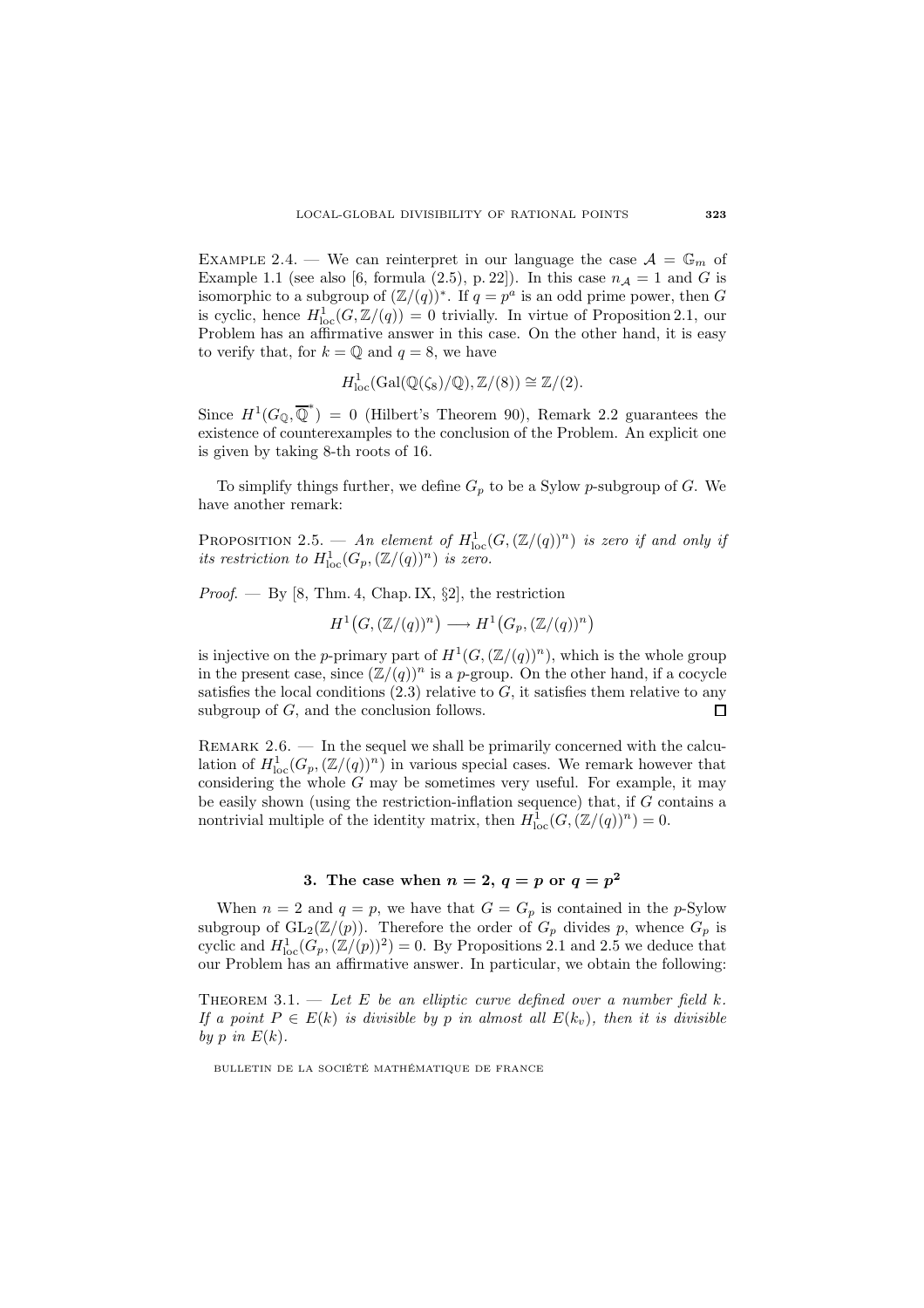When  $q = p^2$ , as we now assume, things are more involved. Let  $G_0$  be the kernel of the reduction map  $GL_2(\mathbb{Z}/(q)) \to GL_2(\mathbb{Z}/(p))$ . We formulate our result in terms of  $H = G_p \cap G_0$ . Note that H has a natural structure of  $\mathbb{F}_p$ vector space.

PROPOSITION  $3.2.$  — Suppose that either

- (i)  $p \neq 2, 3$  and dim  $H \neq 2$ , or
- (ii)  $p = 3$  and dim  $H \ge 3$ , or
- (iii)  $p = 2$  and dim  $H = 4$ .
- Then  $H_{\text{loc}}^1(G_p, (\mathbb{Z}/(p^2))^2) = 0.$

*Proof.* — We begin by looking at the group  $H_{loc}^{1}(H, (\mathbb{Z}/(p^{2}))^{2})$ . By definition, any element  $\sigma \in H$  can be written as

(3.1) 
$$
\sigma = I + p \begin{pmatrix} x'_{\sigma} & t'_{\sigma} \\ w'_{\sigma} & y'_{\sigma} \end{pmatrix}
$$

for some  $x'_{\sigma}, t'_{\sigma}, w'_{\sigma}, y'_{\sigma} \in \mathbb{Z}/(p^2)$ . Clearly (3.1) depends only on the residue classes mod p of  $x'_{\sigma}, t'_{\sigma}, w'_{\sigma}, y'_{\sigma}$ . If z' is an element of  $\mathbb{Z}/(p^2)$ , we shall denote throughout this section by  $z$  its residue class mod  $p$ .

It is easy to see that

$$
\sigma \longmapsto \left( \begin{array}{cc} x_{\sigma} & t_{\sigma} \\ w_{\sigma} & y_{\sigma} \end{array} \right)
$$

is an injective homomorphism  $H \to (\mathbb{Z}/(p))^4$ .

Let now  $\{Z_{\sigma}, \sigma \in H\}$  be a 1-cocycle representing a class in  $H_{\text{loc}}^1(H, (\mathbb{Z}/(q))^2)$ . By the local condition,  $Z_{\sigma} \in \text{Im}(\sigma - 1) \subset p(\mathbb{Z}/(q))^2$ . Therefore we may write

$$
Z_{\sigma} = pZ_{\sigma}' = p\left(\begin{matrix} a_{\sigma}' \\ b_{\sigma}' \end{matrix}\right), \quad a_{\sigma}', b_{\sigma}' \in \mathbb{Z}/(p^2).
$$

Also, denoting again by  $a_{\sigma}$  and  $b_{\sigma}$  the classes of  $a'_{\sigma}$  and  $b'_{\sigma}$  mod p, by the cocycle condition we may verify that

$$
\sigma\longmapsto \left(\begin{matrix}a_\sigma\\b_\sigma\end{matrix}\right)
$$

is a homomorphism of H to  $(\mathbb{Z}/(p))^2$ .

We recall without proof the following

LEMMA 3.3. — Let V be a vector space and  $\psi, \varphi_1, \ldots, \varphi_m \in V^*$ . If

$$
\bigcap_{i=1}^m \ker \varphi_i \subset \ker \psi,
$$

then  $\psi \in {\langle \varphi_1, \ldots, \varphi_m \rangle}$ .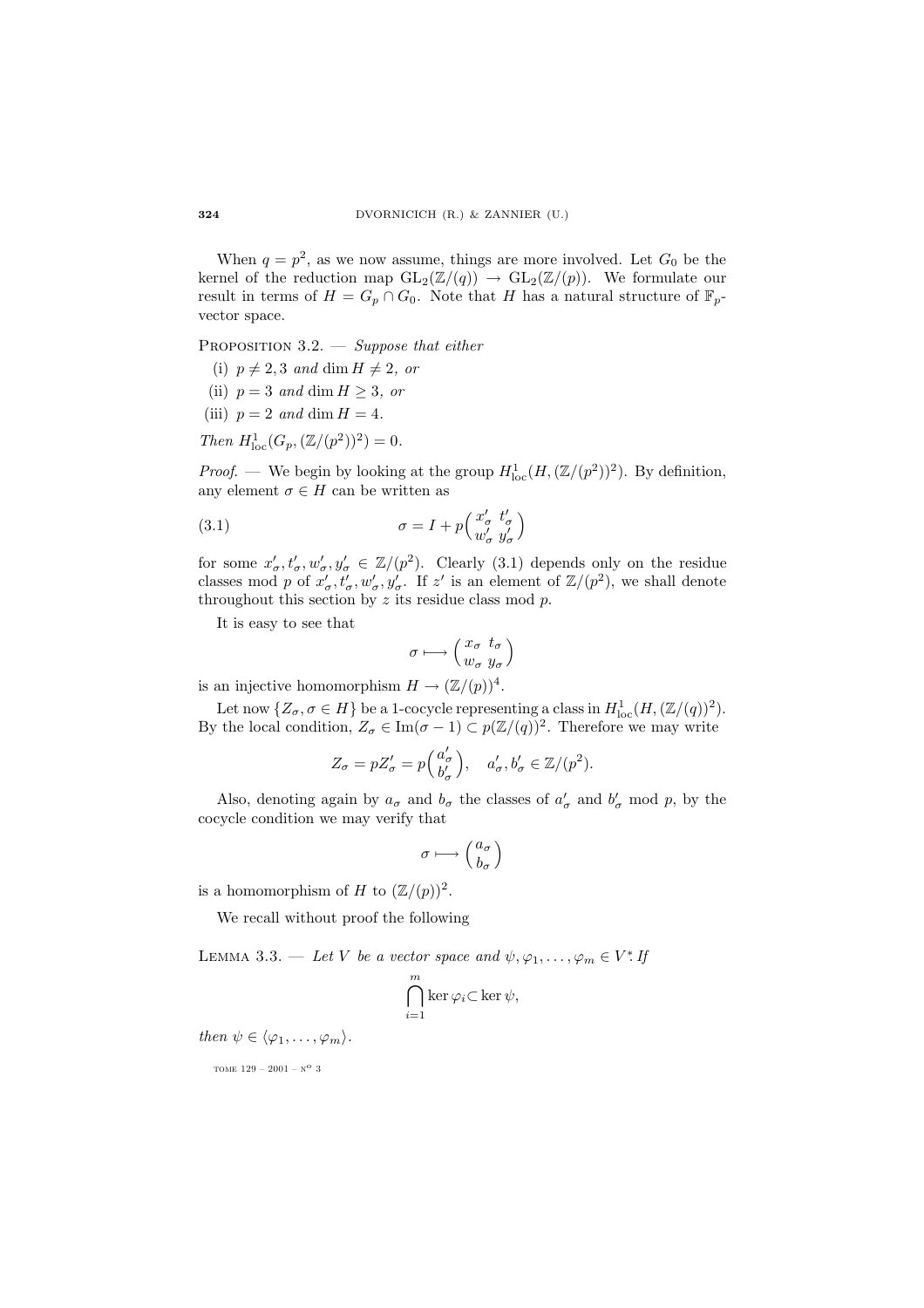By the local conditions, there exist  $\lambda_{\sigma}, \mu_{\sigma} \in k$  such that

$$
a_{\sigma} = \lambda_{\sigma} x_{\sigma} + \mu_{\sigma} t_{\sigma}, \quad b_{\sigma} = \lambda_{\sigma} w_{\sigma} + \mu_{\sigma} y_{\sigma}.
$$

The last equation implies ker  $w_{\sigma} \cap \ker y_{\sigma} \subset \ker b_{\sigma}$ , whence, by Lemma 3.3, there exist  $\tilde{\lambda}, \tilde{\mu} \in k$  such that

$$
b_{\sigma} = \tilde{\lambda} w_{\sigma} + \tilde{\mu} y_{\sigma}
$$

for all  $\sigma \in H$ . Subtracting the coboundary  $(\sigma-1)\Big(\frac{\tilde{\lambda}}{\tilde{\mu}}$  and applying Lemma 3.3 again we may then assume

(3.2) 
$$
a_{\sigma} = \lambda x_{\sigma} + \mu t_{\sigma}, \quad b_{\sigma} = 0,
$$

and the local conditions say that there exist  $\lambda_{\sigma}, \mu_{\sigma} \in k$  such that

(3.3) 
$$
\begin{pmatrix} \lambda x_{\sigma} + \mu t_{\sigma} \\ 0 \end{pmatrix} = \begin{pmatrix} x_{\sigma} & t_{\sigma} \\ w_{\sigma} & y_{\sigma} \end{pmatrix} \begin{pmatrix} \lambda_{\sigma} \\ \mu_{\sigma} \end{pmatrix}.
$$

We are now ready to prove that  $H_{\text{loc}}^1(H,(\mathbb{Z}/(p^2))^2) = 0$  in cases (i), (ii) and (iii).

• Case 1: dim  $H = 1$ . — In this case H is cyclic and the result is trivial.

• Case 2: dim  $H = 3$ . — The homomorphisms  $x_{\sigma}, y_{\sigma}, w_{\sigma}, t_{\sigma}$  satisfy a single non-trivial linear relation of type

$$
Ax_{\sigma} + Bt_{\sigma} + Cw_{\sigma} + Dy_{\sigma} = 0.
$$

The cases when either  $(A, B) = (0, 0)$  or  $(C, D) = (0, 0)$  are dealt rather easily and we leave them to the reader.

Now suppose that  $(A, B)$  and  $(B, C)$  are both  $\neq (0, 0)$ , and so  $w_{\sigma}$  and  $y_{\sigma}$  are linearly independent. Considering the matrices of determinant zero, we have the system

$$
Ax_{\sigma} + Bt_{\sigma} = -(Cw_{\sigma} + Dy_{\sigma}), \quad y_{\sigma}x_{\sigma} - w_{\sigma}t_{\sigma} = 0.
$$

By elementary linear algebra, the local conditions are not satisfied if we can find a vector  $(w, y)$  such that

$$
Aw + By \neq 0, \quad Cw + Dy \neq 0 \quad \text{and} \quad \lambda w + \mu y \neq 0.
$$

A counting argument shows that this is always the case unless  $(\lambda, \mu) = (0, 0)$ (the trivial cocycle) or  $p = 2$  and  $(A, B)$ ,  $(C, D)$ ,  $(\lambda, \mu)$  are all distinct. (This case gives in fact  $H_{\text{loc}}^1(H, (\mathbb{Z}/(4))^2) \neq 0$ , as shown for instance by the case  $(A, B) = (1, 0), (C, D) = (0, 1)$  and  $(\lambda, \mu) = (1, 1).$ 

• Case 3: dim  $H = 4$ . — Choose  $\sigma$  such that  $x_{\sigma} = w_{\sigma} = 1$ ,  $t_{\sigma} = y_{\sigma} = 0$ : with the notation of (3.2) and (3.3) we have  $\lambda = \lambda_{\sigma} = 0$ . Similarly, choosing  $\sigma$ such that  $x_{\sigma} = w_{\sigma} = 0$ ,  $t_{\sigma} = y_{\sigma} = 1$ , we get  $\mu = 0$  and so  $a_{\sigma} = 0$  for all  $\sigma \in H$ .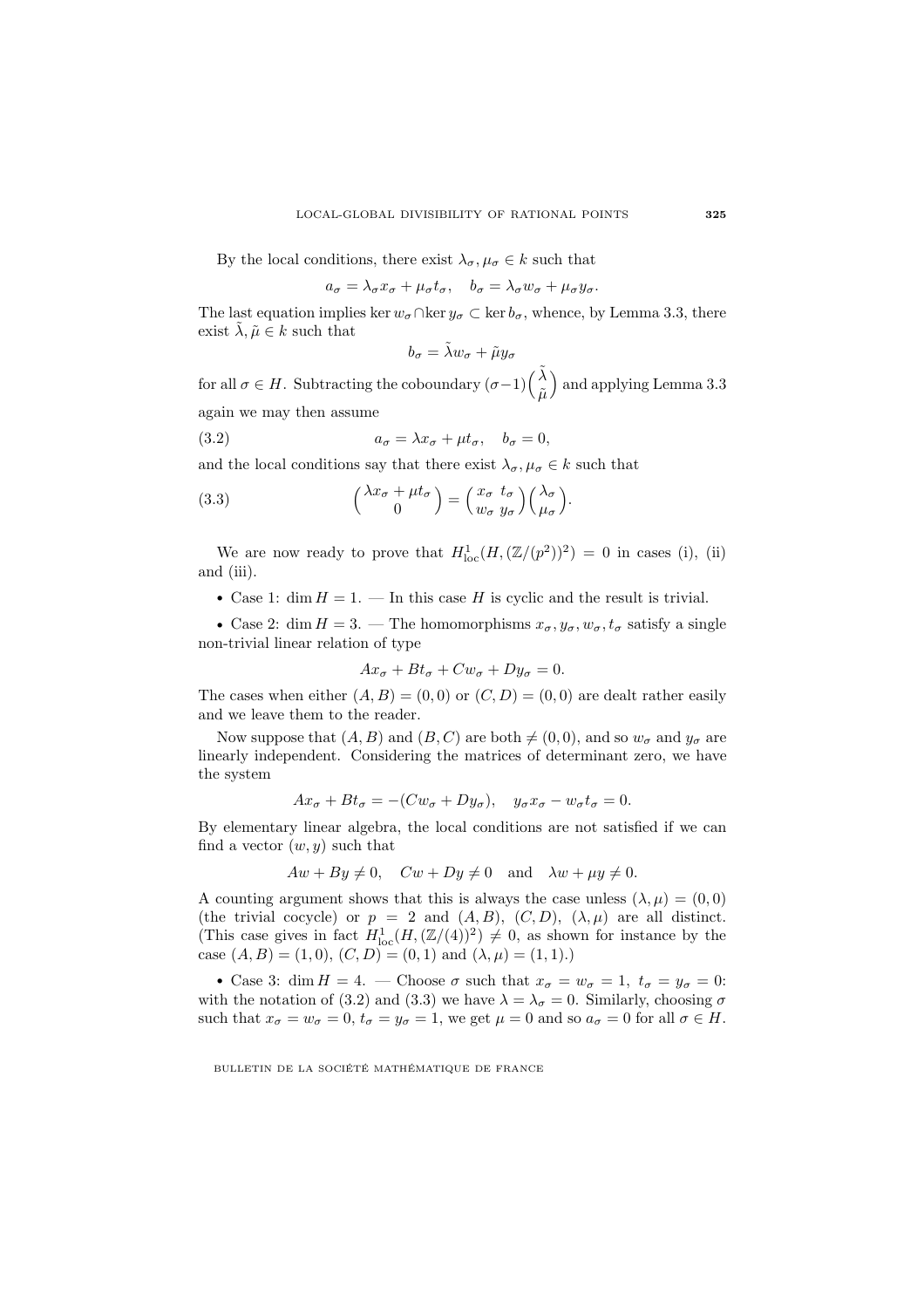Consider now the full group  $G_p$  and let H be the kernel of the reduction map. Then  $\Gamma = G_p/H$  is cyclic,  $\Gamma = \langle \overline{\gamma} \rangle$ , and we may suppose

$$
\tilde{\gamma} = \begin{pmatrix} 1 & 1 \\ 0 & 1 \end{pmatrix}.
$$

It is a simple exercise to verify that, for dim  $H = 1$  and  $p \neq 2, 3$ , the group  $G_p$ is cyclic, so the conclusion is trivial. Hence we are left with the case dim  $H \geq 3$ (and  $p \geq 3$  if dim  $H = 3$ ).

If  $Z_{\sigma} = \begin{pmatrix} u_{\sigma}' \\ v_{\sigma}' \end{pmatrix}$ ) is a cocycle with values in  $\mathbb{Z}/(p^2)$  such that  $Z_{\sigma} = 0$  for all  $\sigma \in H$ , then  $(h - 1)Z_{\sigma} = 0$  for all  $h \in H$ , for all  $\sigma \in G_p$  and, setting

$$
h = I + p\Delta_h' = I + p\left(\frac{x_h'}{w_h'}\frac{t_h'}{y_h'}\right),
$$

we have  $p\Delta'_h Z_\sigma = 0$  for all  $h \in H$ , *i.e.* 

$$
\Delta_h \left( \begin{array}{c} u_\sigma \\ v_\sigma \end{array} \right) = 0, \quad \forall h \in H,
$$

where  $\Delta_h, u_\sigma, v_\sigma$  denote the reduction of  $\Delta'_h, u'_\sigma, v'_\sigma$  modulo p.

The local conditions say that

$$
\left(\frac{u_\sigma}{v_\sigma}\right)=(\sigma-1)\Big(\frac{\mu_\sigma}{\nu_\sigma}\Big)
$$

for some  $\mu_{\sigma}, \nu_{\sigma} \in \mathbb{Z}/(p)$ . If dim  $H \geq 3$ , then det  $\Delta_h$  does not vanish identically on H, whence  $u_{\sigma} = v_{\sigma} = 0$  for all  $\sigma$ ; moreover, the local conditions (for  $\sigma \notin H$ ) imply that  $\nu_{\sigma} = 0$  for all  $\sigma$ , *i.e.* 

$$
\begin{pmatrix} u'_{\sigma} \\ v'_{\sigma} \end{pmatrix} = p \begin{pmatrix} a'_{\sigma} \\ b'_{\sigma} \end{pmatrix} = (\sigma - 1) \begin{pmatrix} \mu'_{\sigma} \\ p\beta'_{\sigma} \end{pmatrix}
$$

for some  $a'_{\sigma}, b'_{\sigma}, \mu'_{\sigma}, \beta'_{\sigma} \in \mathbb{Z}/(p^2)$ . For  $\sigma = \gamma^i h$  we have

$$
p\left(\begin{smallmatrix} a'_{\sigma} \\ b'_{\sigma} \end{smallmatrix}\right) = (\gamma^i h - 1) \left(\begin{smallmatrix} \mu'_{\sigma} \\ p\beta'_{\sigma} \end{smallmatrix}\right)
$$

and

$$
\gamma^{i}h = \gamma^{i}(1 + p\Delta'_{h}) = \gamma^{i} + p\begin{pmatrix} 1 & i \\ 0 & 1 \end{pmatrix} \begin{pmatrix} x'_{h} & t'_{h} \\ w'_{h} & y'_{h} \end{pmatrix}.
$$

Setting  $\gamma^{i} - 1 = \begin{pmatrix} pr'_{i} & i + ps'_{i} \\ pt'_{i} & pv'_{i} \end{pmatrix}$ ), dividing by  $p$  and then reducing mod  $p$ , we get

$$
\begin{pmatrix} a_{\sigma} \\ b_{\sigma} \end{pmatrix} = \begin{pmatrix} r_i \mu_{\sigma} + i \beta_{\sigma} + (x_h + iw_h) \mu_{\sigma} \\ (t_i + w_h) \mu_{\sigma} \end{pmatrix}.
$$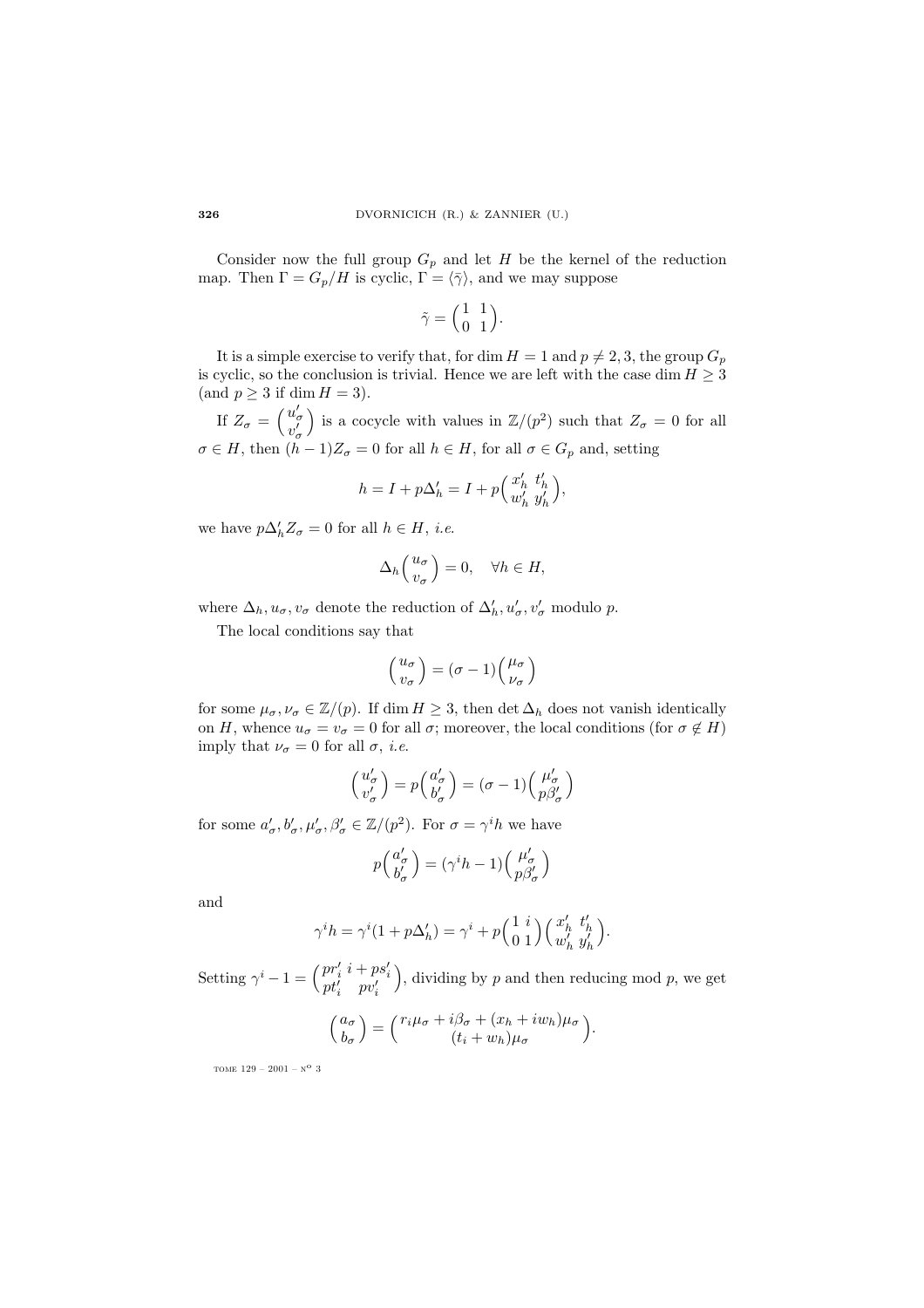Recalling that the last matrix must be independent of  $h \in H$ , we see that if  $w_h$ is not identically 0 on H, then  $\mu_{\sigma} = 0$ ,  $b_{\sigma} = 0$ ,  $\sigma \mapsto a_{\sigma}$  is a homomorphism and

$$
p\Big(\!\!\begin{array}{c} a'_\sigma\\0\end{array}\!\!\Big)=(\sigma-1)\Big(\!\!\begin{array}{c} 0\\pa'_\gamma\end{array}\!\!\Big)
$$

for all  $\sigma \in G_p$ . Also, if  $w_h$  is identically zero but  $x_h$  is not, we get again  $\mu_{\sigma} = 0$ and the same conclusion follows.

EXAMPLE 3.4. — The condition dim  $H \neq 2$  in Proposition 3.2 (i) is necessary. In fact, let  $x_{\sigma} = y_{\sigma}$ ,  $t_{\sigma} = nw_{\sigma}$ , with  $(\frac{n}{p}) = -1$ . Then

$$
\sigma = I + p\Delta'_{\sigma} = I + p \Big( \frac{y'_{\sigma}}{w'_{\sigma}} \frac{n w'_{\sigma}}{y'_{\sigma}} \Big),
$$

whence det  $\Delta_{\sigma} \neq 0$  if  $(y_{\sigma}, w_{\sigma}) \neq (0, 0)$  and the local conditions are satisfied. On the other hand, if

$$
Z_{\sigma} = \begin{pmatrix} py'_{\sigma} \\ 0 \end{pmatrix},
$$

then  $Z_{\sigma}$  is a cocycle but we cannot have

$$
Z_{\sigma} = (\sigma - 1) \left( \begin{matrix} \alpha' \\ \beta' \end{matrix} \right),
$$

since  $\alpha w_{\sigma} + \beta y_{\sigma}$  is not identically 0.

EXAMPLE 3.5. — In the case when dim  $H = 1$  the condition that  $p \neq 2,3$ is necessary, as shown by the following examples.

• If  $p = 2$  let  $G_2$  be the group generated by the matrices

$$
\gamma = \begin{pmatrix} 1 & 1 \\ 0 & -1 \end{pmatrix}, \quad h = \begin{pmatrix} 1 & 2 \\ 0 & 1 \end{pmatrix}
$$

and let  $Z_{\sigma}$  be the cocycle defined by  $Z_{\gamma} = \begin{pmatrix} 1 \\ 2 \end{pmatrix}$ 2  $\bigg), Z_h = \bigg(\begin{matrix} 0 \\ 0 \end{matrix}\bigg)$ 0 .

• If  $p = 3$  let  $G_3$  be the group generated by the matrices

$$
\gamma = \begin{pmatrix} 1 & 1 \\ -3 & 1 \end{pmatrix}, \quad h = \begin{pmatrix} 1 & 3 \\ 0 & 1 \end{pmatrix}
$$

and let  $Z_{\sigma}$  be the cocycle defined by  $Z_{\gamma} = \begin{pmatrix} 1 \\ 2 \end{pmatrix}$ 3  $\bigg), Z_h = \bigg(\begin{matrix} 0 \\ 0 \end{matrix}\bigg)$ 0 .

REMARK 3.6. – For  $n > 2$ , we can have  $H_{\text{loc}}^1(G_p, (\mathbb{Z}/(p))^n) \neq 0$  even in the case  $q = p$ . In fact, for  $n = 3$ , one can prove, with methods similar to those used in the proof of Proposition 3.2, that there is essentially one case for which

BULLETIN DE LA SOCIÉTÉ MATHÉMATIQUE DE FRANCE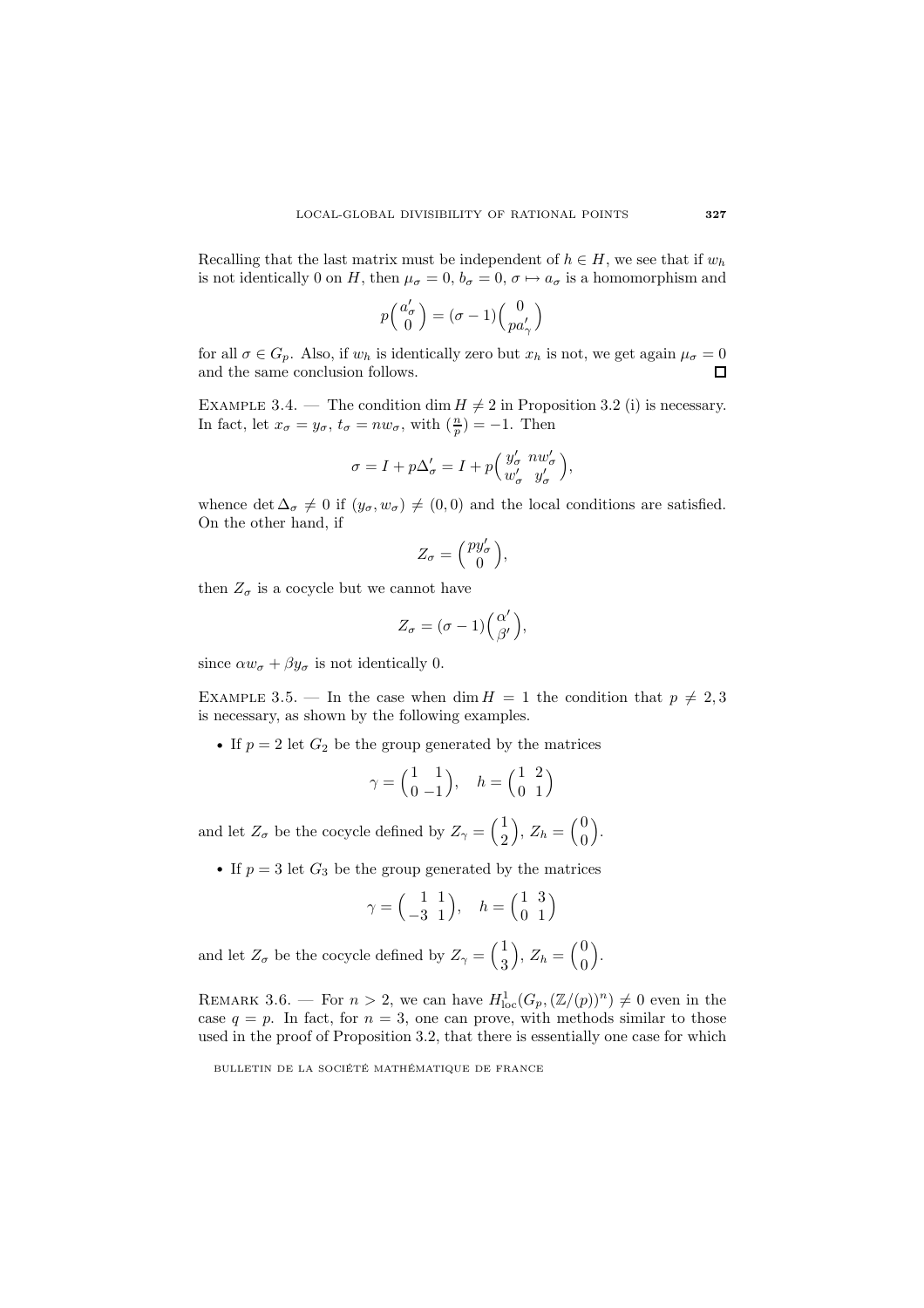$H_{\text{loc}}^1(G_p,(\mathbb{Z}/(p))^3) \neq 0$ , namely the case when  $p \neq 2$  and  $G_p$  is conjugate to a subgroup of  $GL_3(\mathbb{Z}/(p))$  of type

$$
K_{p,\lambda} = \left\{ \left( \begin{array}{ccc} 1 & a & b \\ 0 & 1 & \lambda a \\ 0 & 0 & 1 \end{array} \right) \, : \, a, b \in \mathbb{F}_p \right\}, \quad \lambda \in \left( \mathbb{Z}/(p) \right)^*
$$

for which it is easily seen that

$$
Z_{\sigma} = \begin{pmatrix} \lambda a_{\sigma}^2 - b_{\sigma} \\ 0 \\ 0 \end{pmatrix}
$$

satisfies the local conditions but is not a coboundary. If  $p = 2$  (and necessarily  $\lambda = 1$ ) the corresponding group  $K_{2,1}$  turns out to be cyclic, so trivially  $H_{\text{loc}}^1(K_{2,1},(\mathbb{Z}/(2))^3) = 0$  and hence  $H_{\text{loc}}^1(G_2,(\mathbb{Z}/(2))^3) = 0$  for any possible  $G_2$ . We shall use this remark when proving Theorem 4.1.

For  $n > 3$  there are also several examples for which  $H_{\text{loc}}^1(G, (\mathbb{Z}/(p))^n)$  does not vanish: take for instance  $n = 4$  and

$$
G = \left\{ \left( \begin{array}{cccc} 1 & a & 0 & b \\ 0 & 1 & 0 & 0 \\ 0 & 0 & 1 & a \\ 0 & 0 & 0 & 1 \end{array} \right) : a, b \in \mathbb{F}_p \right\};
$$

again the cocycle

$$
Z_{\sigma} = \begin{pmatrix} b_{\sigma} \\ 0 \\ 0 \\ 0 \end{pmatrix}
$$

satisfies the local conditions but is not a coboundary.

## 4. The case of tori

We recall that an algebraic  $k$ -torus of dimension  $n$  is a linear algebraic group, defined over k, which is isomorphic to  $\mathbb{G}_m^n$  over  $\bar{k}$  (see [3, Chap. X.1.3]). As recalled in Example 1.1, our Problem can have a negative answer already in the simplest case when the torus is isomorphic to  $\mathbb{G}_m$  over  $\mathbb{Q}$ . For  $q = p$  a prime, however, the answer in the case of  $\mathbb{G}_m$  is positive. In this section we restrict our attention precisely to the case  $q = p$ . We shall see in §5 that even this restriction does not imply an affirmative answer in general. We shall see that the answer is positive under certain conditions. The main result of this section is the following.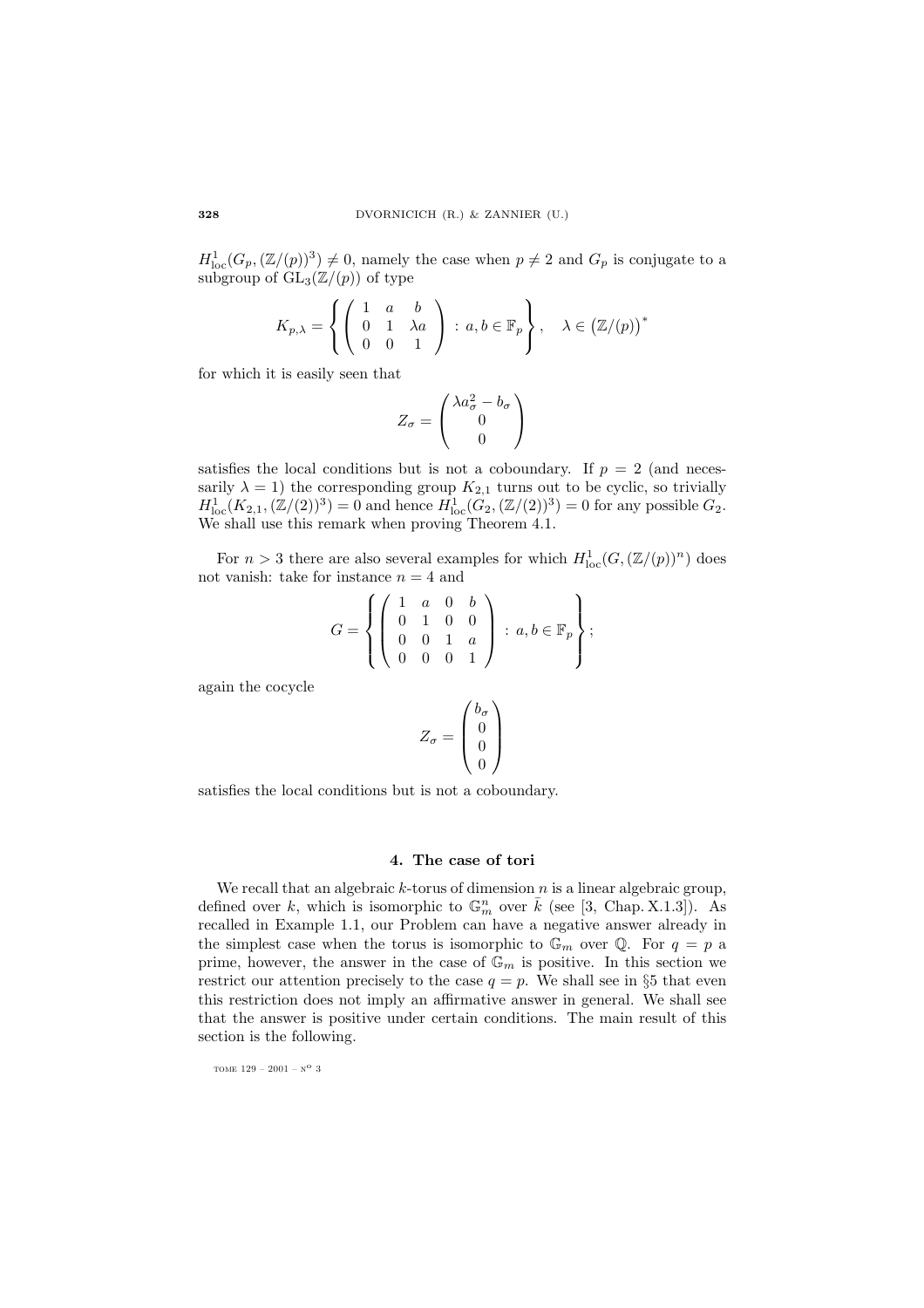THEOREM 4.1.  $-$  Let T be an algebraic k-torus of dimension

$$
n \leq \max(3, 2(p-1)).
$$

Then if a point  $P \in T(k)$  is divisible by p in almost all  $T(k_v)$ , then it is divisible by p in  $T(k)$ .

Preliminary to the proof, we introduce some notation and outline some basic facts from the theory of algebraic tori.

Let  $\phi: T \to \mathbb{G}_m^n$  be an isomorphism of algebraic groups defined over  $\overline{k}$ . For  $\sigma \in G_k := \text{Gal}(\overline{k}/k)$  we put

$$
\psi(\sigma) := \phi \circ (\phi^{\sigma})^{-1}.
$$

Then  $\psi(\sigma)$  is a 1-cocycle of  $G_k$  with values in the automorphism group of  $\mathbb{G}_m^n$ . Now this last group may be identified with  $GL_n(\mathbb{Z})$ , with trivial action of  $G_{\mathbb{Q}}$ . Therefore  $\sigma \mapsto \psi(\sigma)$  is a homomorphism  $\psi: G_k \to \text{GL}_n(\mathbb{Z})$ . Since  $\phi$  is defined over some number field, the kernel H of  $\psi$  has finite index in  $G_k$  and its image is a finite subgroup  $\Delta$  of  $GL_n(\mathbb{Z})$ . We denote by L the fixed field of H; then L is a normal extension of k with Galois group Gal $(L/k) \cong \Delta$ . Moreover,  $\phi$  is defined over L and L is the minimal splitting field for T, *i.e.* T becomes isomorphic to  $\mathbb{G}_m^n$  over L. Conversely, the triple  $(k, L, \text{conjugacy class of } \Delta \text{ in } GL_n(\mathbb{Z}))$ defines a  $k$ -torus  $T$  up to  $k$ -isomorphism. (For a general account of this topic see for instance [4] or [11, Chap. 1, §3, Chap. 1, §3].)

*Proof of Theorem 4.1.* — The isomorphism  $\phi$  shows that  $T[p] \cong (\mathbb{Z}/(p))^n$  as an abelian group. We now analyze the Galois action on  $T[p]$ . Let  $\chi : G_k \to$  $(\mathbb{Z}/(p))^*$  be the cyclotomic character defined by  $\sigma(\zeta_p) = \zeta_p^{\chi(\sigma)}$  for a primitive p-th root of unity  $\zeta_p$ . It is easy to verify that  $G_k$  acts on  $T[p]$  as

$$
t^{\sigma} \longrightarrow \chi(\sigma)\psi(\sigma)v
$$

if  $t \in T[p]$  corresponds to  $v \in (\mathbb{Z}/(p))^n$ . Therefore we have a homomorphism  $\xi: G_k \to \mathrm{GL}_n(\mathbb{Z}/(p))$  defined by

$$
\xi : \sigma \longmapsto \chi(\sigma) \widetilde{\psi(\sigma)},
$$

where the tilde denotes the reduction mod p. The field  $K = k(T[q])$  is precisely the fixed field of the kernel of  $\xi$ . Observe that this implies

$$
K\subset L(\zeta_p).
$$

(The last assertion can also be derived directly from the fact that  $\phi$  is defined over  $L$ .)

As in §2, we denote by G the image of  $\xi$ . Restricting  $\xi$  to  $G_{k(\zeta_p)}$  we have clearly  $\chi(\sigma) = 1$ , so the image of this restriction is a normal subgroup G' of G which is also a normal subgroup  $\tilde{\Delta}'$  of  $\tilde{\Delta}$ . Both indices  $[G:G']$  and  $[\tilde{\Delta}:\tilde{\Delta}']$ divide  $[k(\zeta_p):k]$ , and hence are coprime to p. It follows that G and  $\tilde{\Delta}$  have the same p-Sylow subgroups.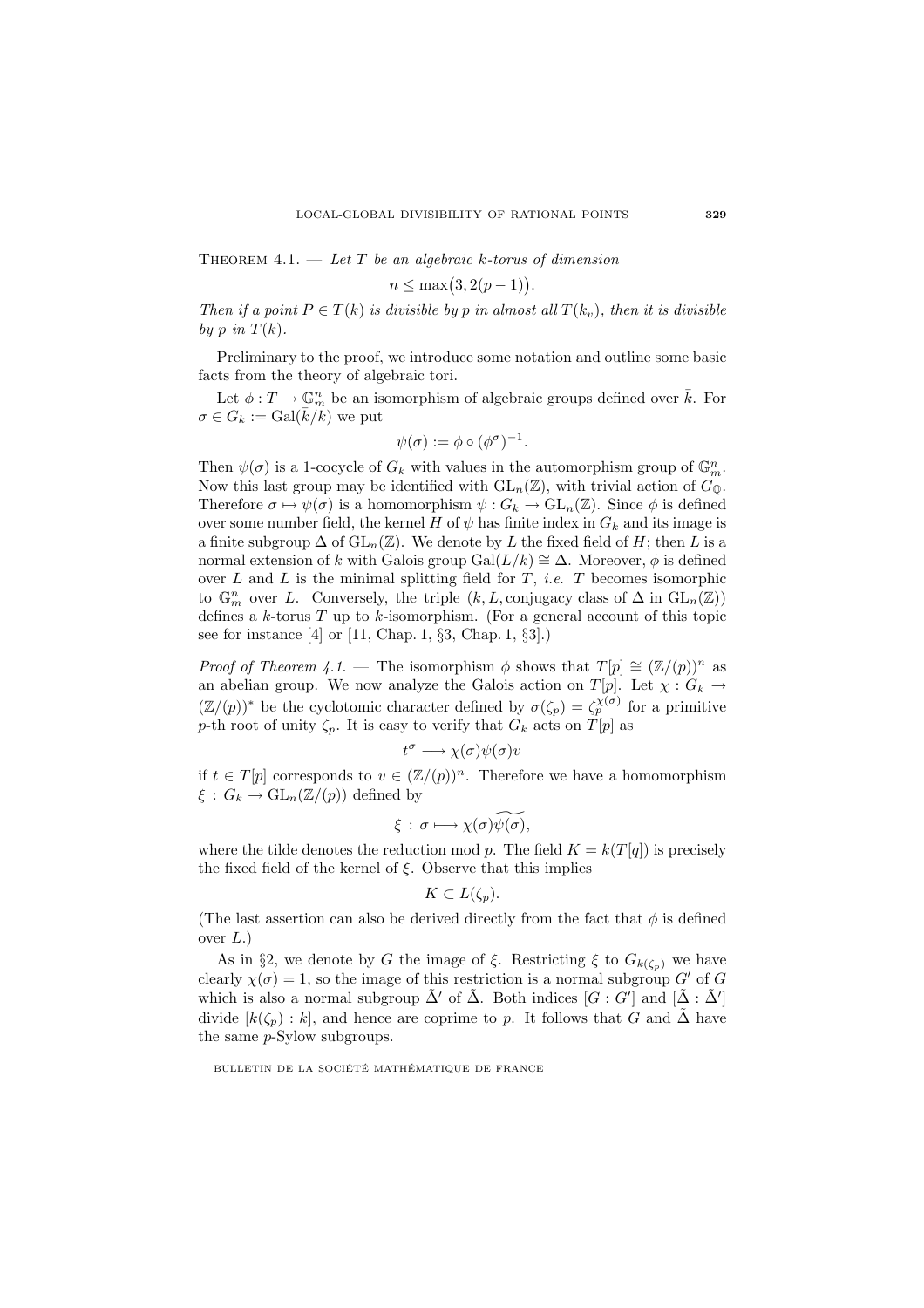By Propositions 2.1 and 2.5, it is sufficient to prove that

(4.1) 
$$
H_{\text{loc}}^1(G_p, (\mathbb{Z}/(p))^n) = 0.
$$

By what we have just shown, this is the same as studying the vanishing of  $H^1_{\text{loc}}(\tilde{\Delta}_p,(\mathbb{Z}/(p))^n)$ , where  $\tilde{\Delta}_p$  is a p-Sylow subgroup of  $\tilde{\Delta}$ . We also notice that the image of a p-Sylow subgroup of  $\Delta$  under reduction mod p is a p-Sylow subgroup of  $\Delta$ .

EXAMPLE 4.2. — Let F be a number field of degree n over  $\mathbb Q$  and let  $T =$  $R_{F/\mathbb{Q}}\mathbb{G}_m$  be the *n*-dimensional Q-torus obtained by restriction of scalars from F to Q (see [12, Chap. 1]). Then  $G_{\mathbb{Q}}$  acts as permutation group on  $G_{\mathbb{Q}}/G_F$  and this defines an *n*-dimensional permutation representation of  $G_0$ . It may be easily verified that its image is precisely  $\Delta$ . The known case of  $\mathcal{A} = \mathbb{G}_m$  (see Example 1.1) allows to treat this case. It is also possible however to show directly that, *e.g.* for  $q = p$ ,  $H_{loc}^1(\Sigma_p, T[p]) = 0$ .

By [1, Chap. III, Exercise 7.6], we have that

(a)  $G_p \cong \Delta_p$  except possibly for  $p = 2$ , where the kernel of the reduction has order at most 2;

(b) 
$$
\operatorname{ord}_p(\#\Delta_p) \le \left[\frac{n}{p-1}\right] + \left[\frac{n}{p(p-1)}\right] + \cdots
$$

By condition (b) we see that  $G_p$  is necessarily cyclic whenever  $n < 2(p-1)$ , so the theorem follows in this case. Also, if  $n \leq 3$ , the result follows from §3; in fact, the only counterexample for  $n = 3$  holds for  $p \neq 2$  (see Remark 3.6).

Hence we assume from now on that  $n = 2(p - 1) \ge 4$ , so  $p \ge 3$  and  $n < p(p-1)$ . By (a) above we have  $G_p \cong \Delta_p$  and, by (b),  $\Delta_p$  has order  $\leq p^2$ . If  $\Delta_p$  is cyclic the vanishing of the relevant  $H_{\text{loc}}^1$  is automatic and concludes the proof. Hence we may suppose that  $\Delta_p \cong G_p \cong (\mathbb{Z}/(p)) \times (\mathbb{Z}/(p))$ . In particular  $\Delta_p$  corresponds to a representation of  $(\mathbb{Z}/(p)) \times (\mathbb{Z}/(p))$  into  $GL_n(\mathbb{Z})$ .

Remark 4.3. — Although all such representations can be diagonalized over  $\mathbb{Q}(\zeta_p)$ , where  $\zeta_p$  is a primitive p-th root of unity, they may be nonconjugate in  $GL_n(\mathbb{Z}[\zeta_p])$ , even if they are isomorphic over  $\mathbb{Q}$ . A fortiori, they may be non-conjugate in  $GL_n(\mathbb{Z})$ . Therefore, in our analysis we must refine the classical theory of linear representations by introducing integrality conditions.

We give an example of the phenomenon just described. Take  $p = 3$ ,  $n = 4$ and put

$$
\alpha = \begin{pmatrix} I & -I \\ 0 & A \end{pmatrix}, \quad \beta = \begin{pmatrix} A & I \\ 0 & I \end{pmatrix},
$$

where  $I = I_2$  and A is a matrix in  $GL_2(\mathbb{Z})$  such that  $A^2 + A + I = 0$ . It is readily verified that  $\alpha, \beta$  generate a group G isomorphic to  $(\mathbb{Z}/(3))^2$ . On the other hand G cannot be put in diagonal form over  $\mathbb{Z}[\zeta_3]$ , for otherwise we would have  $\alpha^2 + \alpha + I_4 \equiv 0 \pmod{(\zeta_3 - 1)}$ , since every eigenvalue satisfies the same

tome  $129 - 2001 - N^{\circ}$  3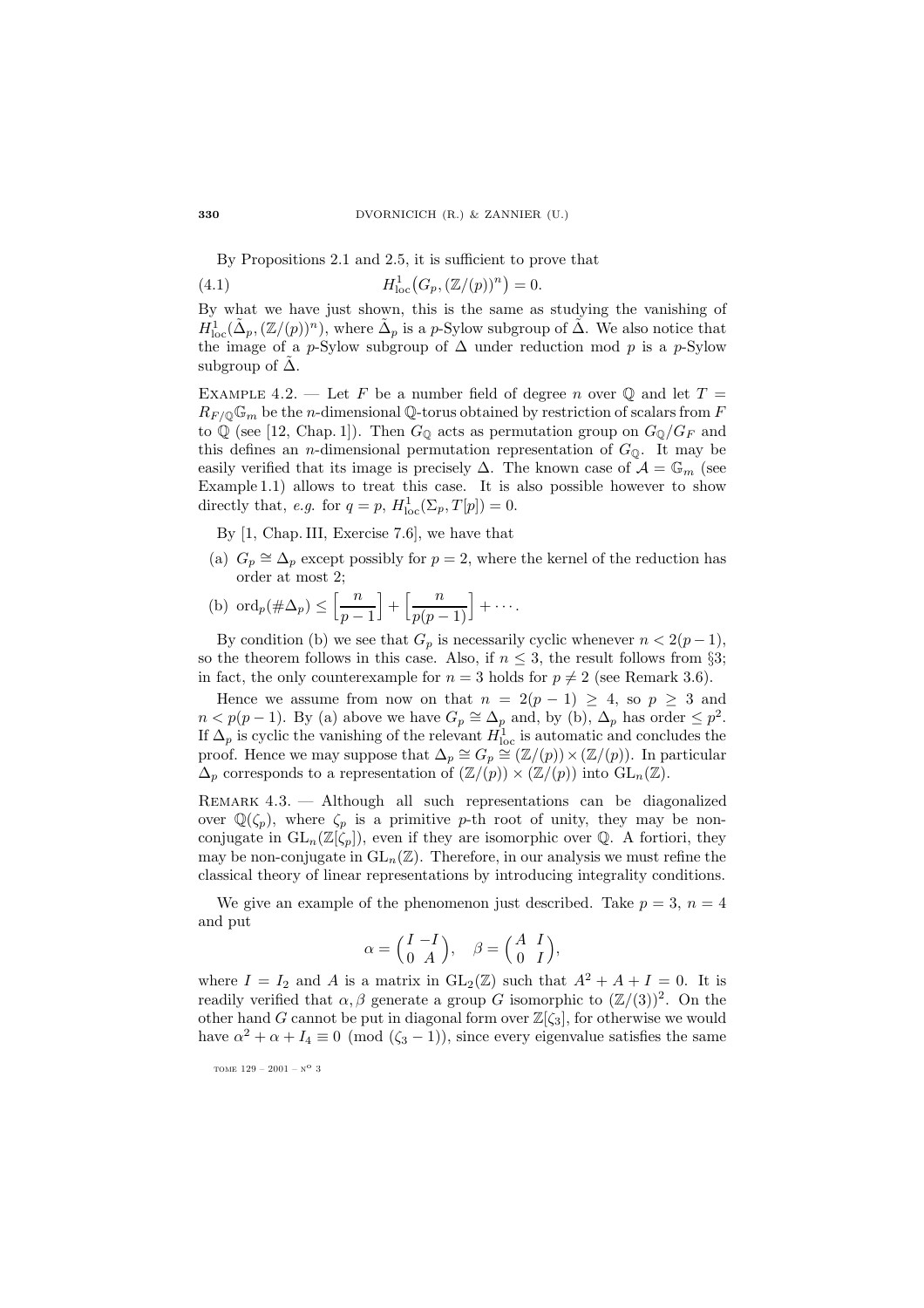congruence. This is however not the case: in fact, the right upper corner of  $\alpha^2 + \alpha + I_4$  is  $-A - 2I$ ; if this were divisible by  $\zeta_3 - 1$  then we would have  $A \equiv I \pmod{3}$ . Since  $A^3 = I$ , this would imply  $A = I$ .

In practice we shall write down all the representations of  $(\mathbb{Z}/(p))^2$  in  $GL_n(\mathbb{Z})$ up to equivalence in  $GL_n(\mathbb{Z})$  and verify directly the triviality of the relevant  $H_{\text{loc}}^1$ . The method is probably capable to be generalized to some extent.

In the sequel we shall write  $\Gamma$  both for the mentioned subgroup  $\Delta_p \subset GL_n(\mathbb{Z})$ and for its reduction  $G_p$  modulo  $p$ .

To start with, we shall decompose our (faithful) action of  $\Gamma$  on  $\mathbb{Q}^n$ . Suppose that  $\mathbb{Q}^n$  is equipped with a  $\mathbb{Q}[\Gamma]$ -module structure and suppose it is simple. Then, by Schur's Lemma (see for intance [5, Chap. XVII.1, Prop. 1.1]), the ring End<sub>Q $[\Gamma]$ </sub> $\mathbb{Q}^n$  is a division ring. On the other hand  $\Gamma$  is abelian, so this ring contains the image of  $\mathbb{Q}[\Gamma]$  as a ring of endomorphism. If the representation of  $\Gamma$  on  $\mathbb{Q}^m$  were faithful, we would have a contradiction: in fact the equation  $X^p = 1$  has  $\geq p^2$  solutions in  $\mathbb{Q}[\Gamma]$ , which therefore cannot be a domain. Hence either the action of Γ on  $\mathbb{Q}^m$  is trivial, and we have  $m = 1$ , or it factors through a subgroup of order  $p$ . In this last case it corresponds to an irreducible representation of  $\mathbb{Z}/(p)$  over  $\mathbb{Q}$ , which is either trivial or has dimension  $p-1$ (corresponding to the irreducible factors of  $X^p - 1$  over  $\mathbb{Q}$ ).

Therefore, since the action of  $\mathbb{Q}[\Gamma]$  on  $\mathbb{Q}^n$  is semisimple (see [7, Chap. 6.1, Prop. 9) any representation of  $\mathbb{Q}[\Gamma]$  in  $\mathbb{Q}^n$  is either trivial, or may be decomposed as the sum of  $p-1$  trivial 1-dimensional representations with a  $(p-1)$ dimensional irreducible representation, or finally is the sum of two  $(p - 1)$ dimensional irreducible representations. Only the last possibility may come from a faithful action. In fact, otherwise the  $(p-1)$ -dimensional irreducible representation would be itself faithful. But we have proved just above that each simple representation cannot be faithful. Therefore we restrict to these last cases.

Let V be a  $(p-1)$ -dimensional subspace of  $\mathbb{Q}^n$  stable by Γ. By [2, Chap. I.2.2, Cor. 3], we can find a  $\mathbb{Q}$ -basis  $\{v_1,\ldots,v_{p-1}\}$  of V such that

- (i)  $v_1, \ldots, v_{p-1} \in \mathbb{Z}^n$ ;
- (ii)  $v_1, \ldots, v_{p-1}$  may be extended to a basis  $v_1, \ldots, v_{p-1}, w_1, \ldots, w_{p-1}$  of  $\mathbb{Z}^n$ .

Expressing the matrices in  $\Gamma$  by means of this basis we may suppose that they have zeros in the lower  $(p-1) \times (p-1)$  left corner. For  $\sigma \in \Gamma$  we denote

$$
\sigma = {\omega_1(\sigma) \omega_2(\sigma) \choose 0 \omega_3(\sigma)},
$$

where  $\omega_i(\sigma)$  are  $(p-1) \times (p-1)$  matrices over Z. Observe that  $\omega_1, \omega_3 : \Gamma \to$  $GL_{p-1}(\mathbb{Z})$  are homomorphisms. Since  $\sigma^p = 1$  for each  $\sigma \in \Gamma$ , we see that either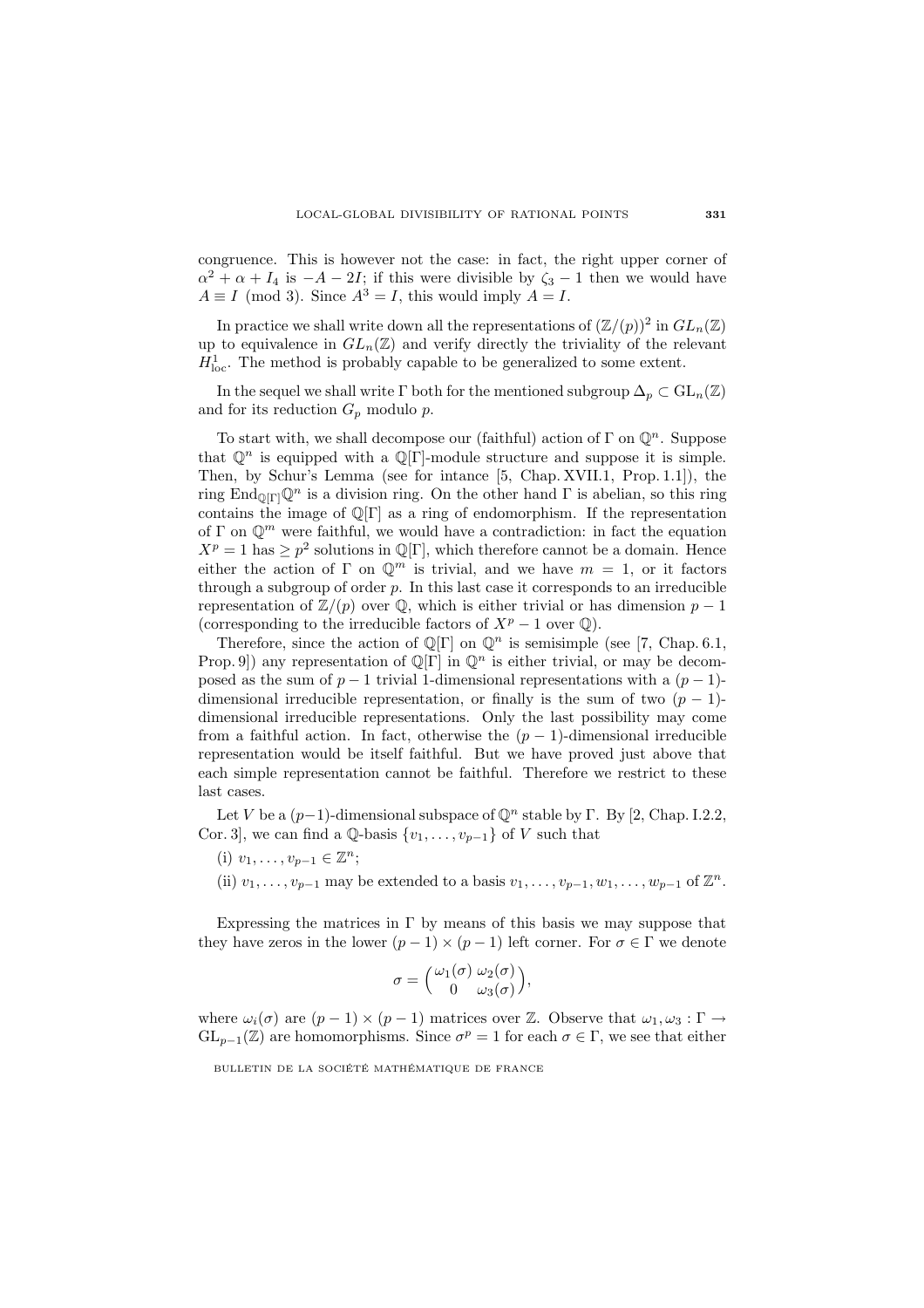$\sigma = 1$  or there exists at least one eigenvalue of  $\sigma$  different from 1. In fact,  $\sigma$  is diagonalizable (since it satisfies the separable equation  $X^p - 1 = 0$ ).

In particular  $\sigma \mapsto (\omega_1(\sigma), \omega_3(\sigma))$  is injective.

Also, ker  $\omega_i$  cannot be trivial for  $i = 1$  or  $i = 3$ , since Γ cannot be embedded in  $GL_{p-1}(\mathbb{Z})$  (by the mentioned result in [1], *i.e.* (b) above). Hence  $\Gamma$  is generated by matrices  $\alpha$ ,  $\beta$  as follows:

$$
\alpha = \begin{pmatrix} I & M \\ 0 & A \end{pmatrix} \qquad \beta = \begin{pmatrix} B & N \\ 0 & I \end{pmatrix},
$$

for suitable integral  $(p-1)\times(p-1)$  matrices A, B, M, N, with  $A, B \in GL_{p-1}(\mathbb{Z})$ (here I denotes the identity in  $GL_{p-1}(\mathbb{Z})$ ). Since neither  $\alpha$ , nor  $\beta$  is the identity, both A and B have at least one eigenvalue distinct from 1, necessarily a primitive p-th root of 1. Therefore they must admit also the conjugate eigenvalues, which are  $p-1$  in number. Hence they satisfy

(4.2) 
$$
\phi(A) = \phi(B) = 0, \text{ where } \phi(X) = X^{p-1} + \dots + X + 1.
$$

Since  $\phi(X)$  is irreducible over  $\mathbb Q$  necessarily it is the characteristic and minimal polynomial of both A, B.

We shall continue by proving that the minimal polynomial modulo  $p$  of both A and B is  $\phi(X) \equiv (X-1)^{p-1}$  (mod p). Assume the contrary for A, say. Then  $(A-I)^{p-2} \equiv 0 \pmod{p}$  and therefore  $\det(A-I)^{p-2} \equiv 0 \pmod{p^{p-1}}$ . In particular  $p^2$  would divide det(A−I). On the other hand det(A−I) =  $\phi(1) = p$ , since  $\phi(X)$  is the characteristic polynomial of A.

We now let  $A, B$  act on  $(\mathbb{Z}/(p))^{p-1}$  and look at their Jordan decomposition with respect to this action. By the above, we find that for  $1 \leq j \leq p-2$ ,

(4.3) 
$$
\ker(A - I)^{p-j-1} = \text{Im}(A - I)^j, \quad \ker(B - I)^{p-j-1} = \text{Im}(B - I)^j.
$$

Since  $\alpha$ ,  $\beta$  commute we readily get

(4.4) 
$$
(B - I)M + N(A - I) = 0.
$$

Let now  $\{Z_{\sigma}\}\$ be a 1-cocycle with values in  $(\mathbb{Z}/(p))^n$  representing a class in  $H^1_{\text{loc}}(\Gamma,(\mathbb{Z}/(p))^n)$ , and write

$$
Z_{\sigma} = (t_{\sigma}, \tilde{t}_{\sigma}), \quad t_{\sigma}, \tilde{t}_{\sigma} \in (\mathbb{Z}/(p))^{p-1}.
$$

By the local conditions, we may assume, subtracting a coboundary, that the restriction of Z to the subgroup H generated by  $\alpha$  is zero. This automatically implies that  $Z_{\sigma}$  depends only on the class of  $\sigma$  modulo H. In particular  $Z_{\alpha\beta}=Z_{\beta}.$ 

By the local condition for  $\beta$  we deduce at once that  $\tilde{t}_{\beta} = 0$ . In fact the local condition applied to  $Z_\beta$  gives the existence of  $u, v \in (\mathbb{Z}/(p))^{p-1}$  such that

$$
Z_{\beta} = \begin{pmatrix} B - I & N \\ 0 & 0 \end{pmatrix} \begin{pmatrix} u \\ v \end{pmatrix}.
$$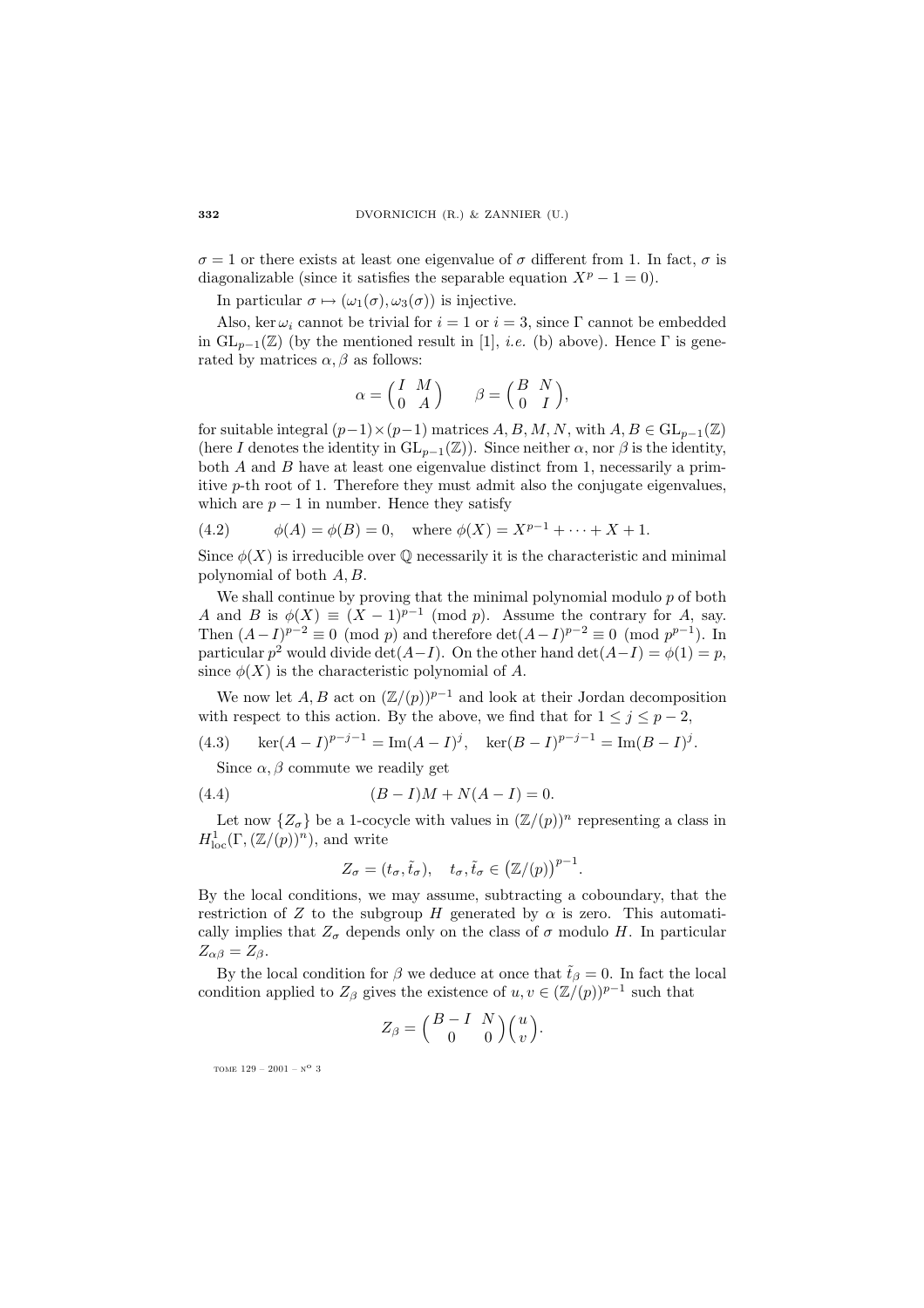Therefore we find  $\tilde{t}_{\alpha\beta} = \tilde{t}_{\beta} = 0$  and  $t_{\alpha\beta} = t_{\beta}$ .

The local condition applied to  $Z_{\alpha\beta}$  gives the existence of  $u, v \in (\mathbb{Z}/(p))^{p-1}$ such that

(4.5) 
$$
t_{\alpha\beta} = (B - I)u + (M + N)v, \quad 0 = (A - I)v.
$$

By (4.3) we have  $v = (A - I)^{p-2}w$  for some  $w \in (\mathbb{Z}/(p))^{p-1}$ . We use (4.4) and (4.5) to compute

$$
(B - I)^{p-2}t_{\alpha\beta} = (B - I)^{p-2}Mv + (B - I)^{p-2}Nv
$$
  
= -(B - I)^{p-3}N(A - I)v + (B - I)^{p-2}N(A - I)^{p-2}w  
= -(B - I)^{p-1}M(A - I)^{p-3}w = 0.

Therefore, by (4.3) again, we have  $t_{\alpha\beta} \in \text{Im}(B - I)$ . Since  $t_{\beta} = t_{\alpha\beta}$  we obtain the existence of  $s \in (\mathbb{Z}/(p))^{p-1}$  such that

$$
t_{\beta} = (B - I)s.
$$

Put finally  $W := (s, 0) \in (\mathbb{Z}/(p))^n$ . We see that

$$
(\alpha - I)W = 0 = Z_{\alpha}, \quad (\beta - I)W = (t_{\beta}, 0) = Z_{\beta}.
$$

Therefore the cocycle  $Z_{\sigma}-(\sigma-I)W$  vanishes on a set of generators of Γ, whence always vanishes, proving that  $Z_{\sigma}$  vanishes in  $H^{1}(\Gamma,(\mathbb{Z}/(p))^{n})$ . We have proved that  $H_{\text{loc}}^1(G_p, (\mathbb{Z}/(p))^n) = 0$  and the theorem.  $\Box$ 

REMARK  $4.4.$  — What we have obtained depends heavily on the possibility of lifting  $G_p$  to a subgroup of integral matrices. In fact, take e.g.  $p = 3$ ,  $n = 4$ : we have seen in §3 that for a subgroup  $G \subset GL_4(\mathbb{Z}/(3)), G \cong (\mathbb{Z}/(3))^2$ , it is not always true that  $H_{\text{loc}}^1(G,(\mathbb{Z}/(3))^4)=0.$ 

## **5. A counterexample**

It is likely that the conclusion  $H^1_{loc}(G, (\mathbb{Z}/(p))^n) = 0$  may be obtained under an assumption weaker than  $n \leq 2(p-1)$ , by arguments similar to those in the proof of Theorem 4.1.

However, for given  $p$ , some condition on  $n$  is necessary, as shown by the example detailed below, suggested by Colliot-Thélène. This example implies that  $H_{\text{loc}}^1(G,(\mathbb{Z}/(p))^n)$  can be nonzero for a suitable subgroup G of  $\text{GL}_n(\mathbb{Z})$ ,  $G \cong \mathbb{Z}/(p) \times \mathbb{Z}/(p)$ , provided n is a sufficiently large integer (note that the case  $G \cong (\mathbb{Z}/(p))^2$  is the most relevant in Theorem 4.1). The actual value of n in the example below is  $n = p^4 - p^2 + 1$ , so there is a range of uncertainty localized in  $2p - 1 \le n \le p^4 - p^2$ . It would be interesting to establish the best possible bound for *n* in order to have  $H_{\text{loc}}^1(G, (\mathbb{Z}/(p))^n) = 0$  for such a *G*.

Actually, the example below will lead not only to  $H^1_{loc}(G, (\mathbb{Z}/(p))^n) \neq 0$ but to a counterexample to the conclusion of Theorem 4.1. In fact, we shall produce a k-rational point which is almost always locally p-divisible but not

BULLETIN DE LA SOCIÉTÉ MATHÉMATIQUE DE FRANCE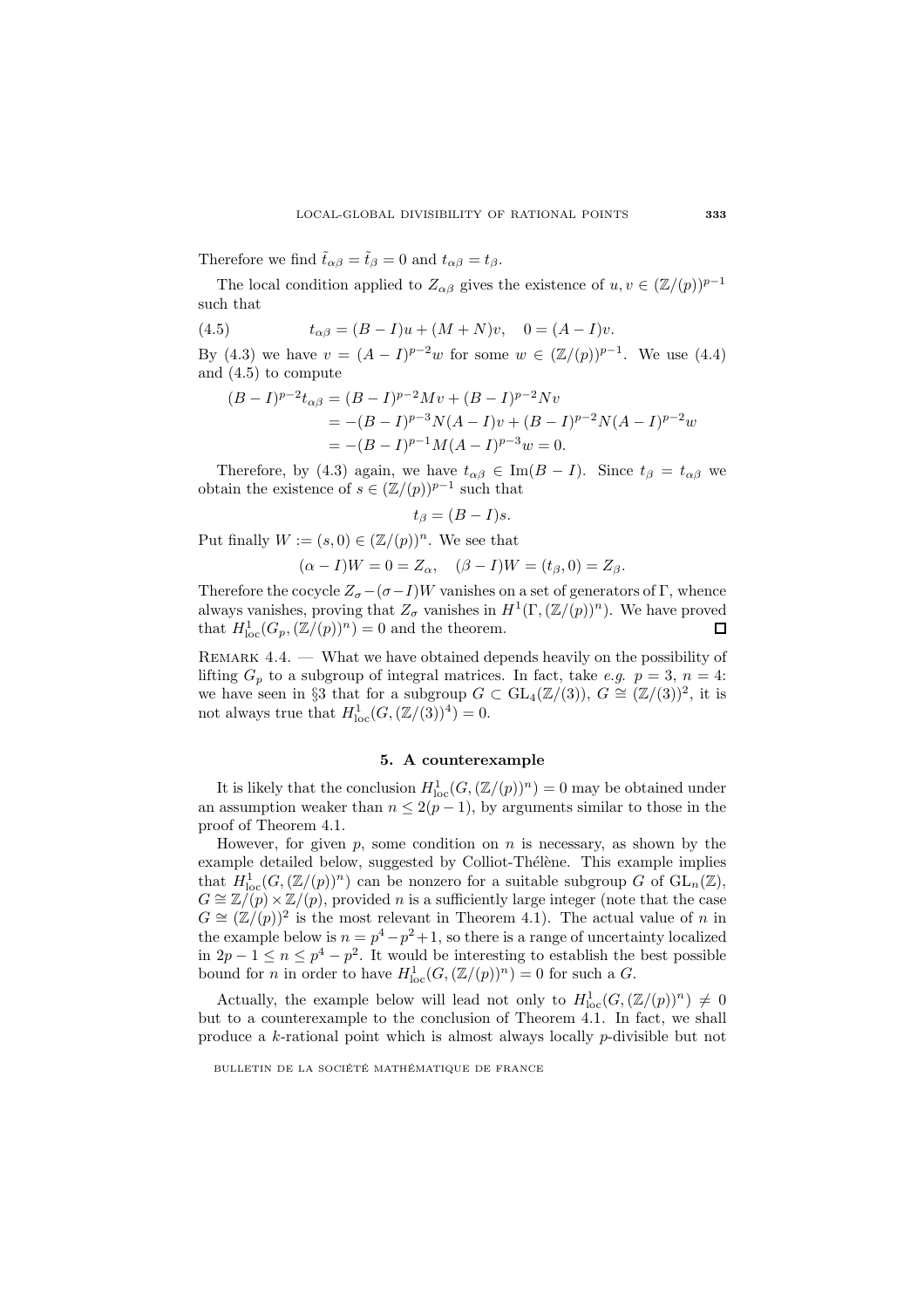globally. We are indebted to Colliot-Thélène and to the referee for predicting this sharper conclusion and for hinting how it could be reached.

EXAMPLE 5.1. — There exists a torus T over a number field k and a point  $P$ in  $T(k)$  such that P is p-divisible in  $T(k_v)$  for almost all v, but not p-divisible in  $T(k)$ .

Let  $G = \mathbb{Z}/(p) \times \mathbb{Z}/(p)$  and consider the standard projective resolution of  $\mathbb{Z}$ as a  $G$ -module (see [3, Chap. IV,  $\S2$ ])

$$
\cdots \longrightarrow \mathbb{Z}[G \times G] \longrightarrow \mathbb{Z}[G] \stackrel{\epsilon}{\longrightarrow} \mathbb{Z} \to 0;
$$

letting M be the kernel of the map  $\mathbb{Z}[G \times G] \to \mathbb{Z}[G]$ , we obtain an exact sequence

(5.1) 
$$
0 \to M \longrightarrow \mathbb{Z}[G \times G] \longrightarrow \mathbb{Z}[G] \stackrel{\epsilon}{\longrightarrow} \mathbb{Z} \to 0.
$$

For a G-module X, let  $X^0 = \text{Hom}_{\mathbb{Z}}(X, \mathbb{Z})$ ; then we have a dual exact sequence

(5.2) 
$$
0 \to \mathbb{Z} \longrightarrow \mathbb{Z}[G] \stackrel{\alpha}{\longrightarrow} \mathbb{Z}[G \times G] \stackrel{\beta}{\longrightarrow} M^0 \to 0.
$$

The exact sequence (5.2) can be split in the two parts

$$
0 \to \mathbb{Z} \longrightarrow \mathbb{Z}[G] \longrightarrow N \to 0
$$

and

$$
0 \to N \longrightarrow \mathbb{Z}[G \times G] \longrightarrow M^0 \to 0
$$

(here  $N = I_G = \text{Im}(\alpha) = \text{ker}(\beta)$ . It follows that there are isomorphisms

$$
H^1(G, M^0) \cong H^2(G, N) \cong H^3(G, \mathbb{Z}),
$$
  

$$
H^1(C, M^0) \cong H^2(C, N) \cong H^3(C, \mathbb{Z})
$$

for each cyclic subgroup  $C \subset G$  (note that  $\mathbb{Z}[G]$  and  $\mathbb{Z}[G \times G]$  are both G- and C-free modules). By  $[10,$  Chap. I.4.4, Prop. 28, we have

$$
H^3(G, \mathbb{Z}) \cong \mathbb{Z}/(p), \quad H^3(C, \mathbb{Z}) = 0,
$$

whence

$$
H^1(G, M^0) \cong \mathbb{Z}/(p), \quad H^1(C, M^0) = 0.
$$

Next, consider the exact sequence

 $0 \to M^0 \stackrel{p}{\longrightarrow} M^0 \stackrel{\pi}{\longrightarrow} M^0/pM^0 \to 0.$ 

We get a corresponding cohomology exact sequence

$$
H^1(G,M^0)\xrightarrow{\bar p} H^1(G,M^0)\xrightarrow{\bar\pi} H^1(G,M^0/pM^0).
$$

Since  $H^1(G, M^0) \cong \mathbb{Z}/(p)$  is annihilated by the multiplication by p, Im( $\bar{p}$ ) = 0 whence  $\bar{\pi}$  is injective and

$$
H^1(G, M^0/pM^0) \neq 0.
$$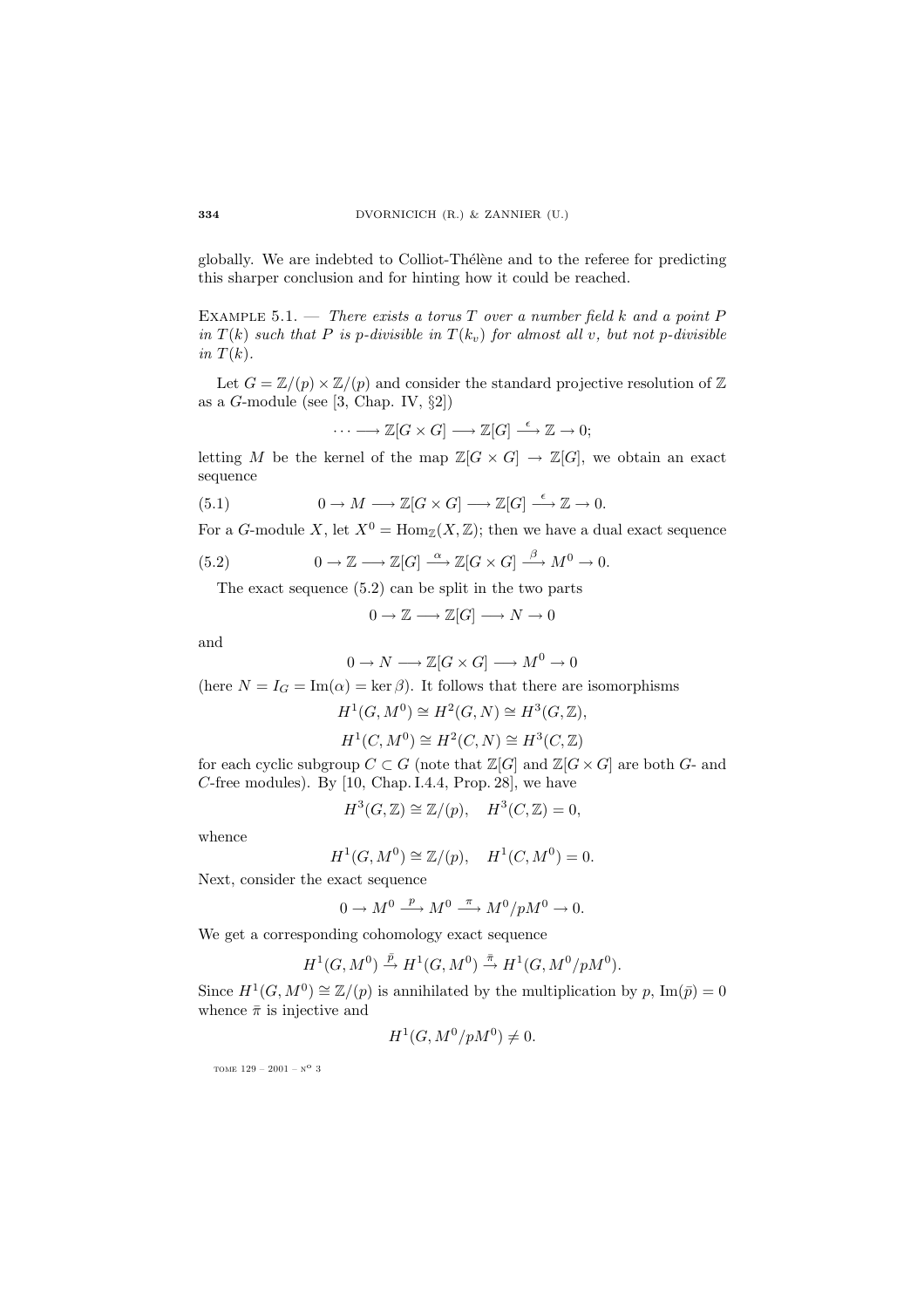Finally consider the commutative diagram (see [8, Chap. VIII.2, Prop. 2])

$$
H^1(G, M^0) \xrightarrow{\text{Res}} \prod_C H^1(C, M^0) = 0
$$

$$
\downarrow \bar{\pi} \qquad \qquad \downarrow \bar{\pi}
$$

$$
H^1(G, M^0/pM^0) \xrightarrow{\text{Res}} \prod_C H^1(C, M^0/pM^0).
$$

Since  $\bar{\pi}$  is injective, we get

(5.3) 
$$
0 \neq \text{Im}(\bar{\pi}) \subset H^1_{\text{loc}}(G, M^0/pM^0).
$$

Because of the obvious isomorphisms as abelian groups, we may identify  $M^0$ with  $\mathbb{Z}^n$  and  $M^0/pM^0$  with  $(\mathbb{Z}/(p))^n$ , where  $n = p^4 - p^2 + 1$ . Also, the action of G on  $M^0$  corresponds to a map  $\psi : G \to \mathrm{GL}_n(\mathbb{Z})$ .

For any choice of number fields  $k \subset L$  such that  $Gal(L/k) \cong G$  we may define a k-torus T with splitting field L by giving the homomorphism  $\psi$ . If  $k \supset \mathbb{Q}(\zeta_p)$ , we have seen in Section 4 that the action of  $G$  on  $T[p]$  corresponds to the action of G on  $M^0/pM^0$ , hence

$$
H_{\mathrm{loc}}^1(G,T[p]) \neq 0,
$$

which is the first result claimed. To complete the picture, we shall show that this leads to a counterexample to our local-global principle for p-divisibility.

Note that equation (5.3) not only shows that  $H_{\text{loc}}^1(G,M^0/pM^0) \neq 0$ , but also that there is a non-trivial element  $[\omega] \in H^1_{loc}(G, M^0/pM^0)$  which is the image under  $\bar{\pi}$  of an element  $[\rho]$  of  $H^1(G, M^0)$ . In fact,  $[\rho] \in H^1_{loc}(G, M^0)$ .

Let  $\sigma \mapsto \rho_{\sigma} \in \mathbb{Z}^n \cong M^0$  be 1-cocycle representing  $[\rho]$  and let  $\sigma \mapsto \omega_{\sigma} \in$  $(\mathbb{Z}/(p))^n$  be its reduction mod  $pM^0$ . Then, for  $\sigma, \tau \in G$ ,

(5.4) 
$$
\rho_{\sigma\tau} = \rho_{\sigma} + \psi(\sigma)\rho_{\tau}
$$

and

(5.5)  
\n(i) 
$$
\tilde{\rho}_{\sigma} = \omega_{\sigma},
$$
  
\n(ii)  $\omega_{\sigma\tau} = \omega_{\sigma} + \widetilde{\psi(\sigma)}\omega_{\tau},$ 

where the tilde denotes reduction mod p.

Next, we sum (5.4) over  $\tau \in G$  and we let  $S = \sum_{\tau \in G} \rho_{\tau}$ . We get

(5.6) 
$$
p^2 \rho_\sigma = (1 - \psi(\sigma)) S.
$$

From now on, we find it convenient to use the isomorphism  $\phi$  and view the abelian group  $T(\bar{k})$  as  $\mathbb{G}_m^n(\bar{k}) \cong \bar{k}^{*n}$ . Correspondingly, we adopt the multiplicative notation in this final part of the paper.

However, the Galois action on  $T(\bar{k})$ , read in  $\bar{k}^{\ast n}$ , is not the usual one, but gets twisted by  $\psi$ . (In fact, in general, we have  $T(F) \neq F^{*n}$  for an algebraic extension  $F$  of  $k$ .)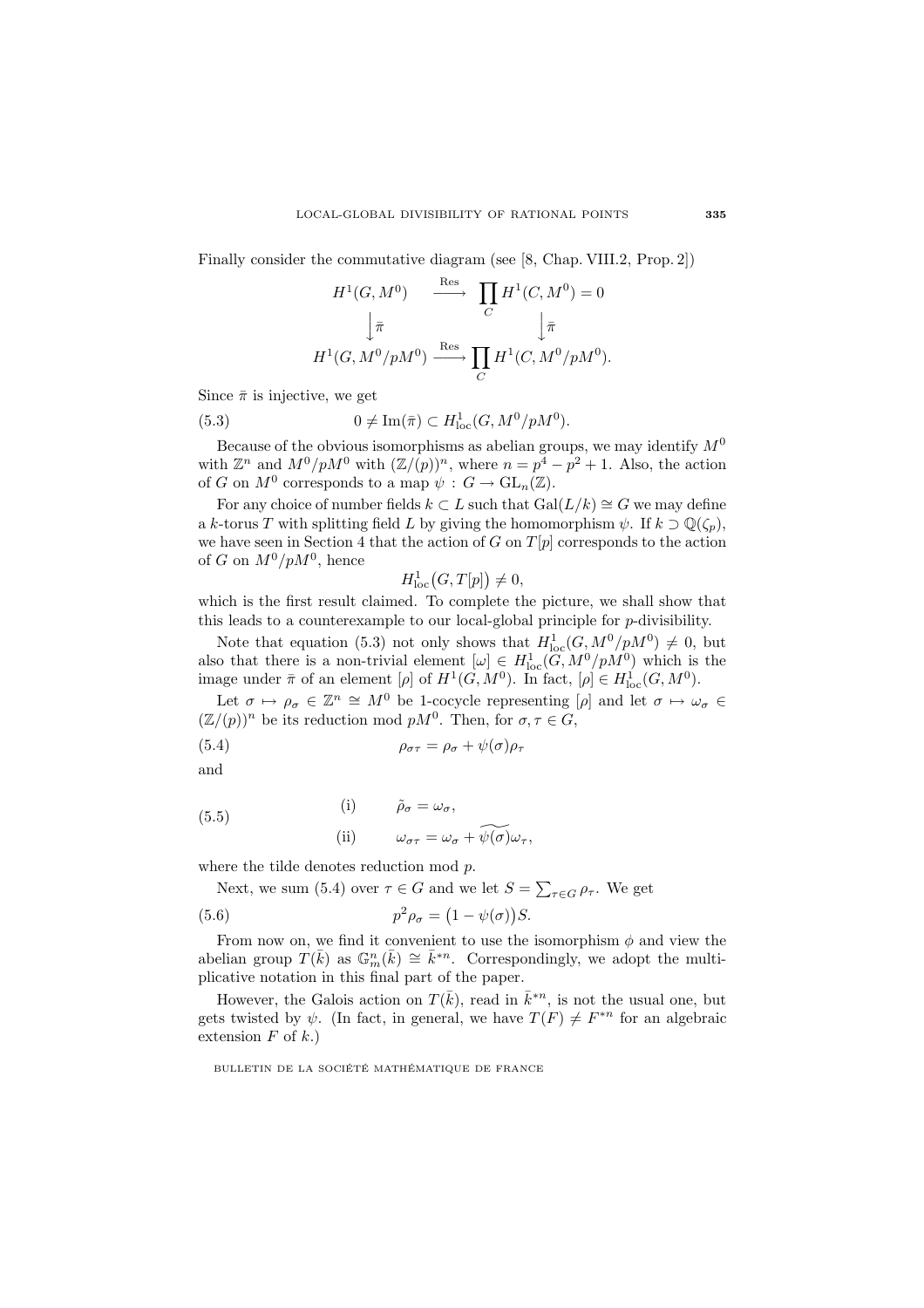To be precise, let  $P = (x_1, \ldots, x_n) \in \overline{k}^{*n}$  and let  $\sigma \in G_k$ . Viewing P as an element of  $T(\bar{k})$ , we have

$$
P^{\sigma} = (\sigma(x_1) \ldots, \sigma(x_n))^{\psi(\sigma)},
$$

where, for a matrix  $M = (m_{ij}) \in M_n(\mathbb{Z})$ , we put

(5.7) 
$$
(y_1, \ldots, y_n)^M = \Big( \prod_{i=1}^n y_j^{m_{1j}}, \ldots, \prod_{i=1}^n y_j^{m_{nj}} \Big).
$$

The proof of this formula is a straightforward application of the definitions. For later purpose, we also define, for a vector  $\mathbf{m} = (m_1, \ldots, m_n)$ ,

$$
(y_1,\ldots,y_n)^m=y_1^{m_1}\cdots y_n^{m_n}.
$$

Before using equation  $(5.6)$ , we make a definite choice of the fields k and L. We let  $k = \mathbb{Q}(\zeta_{p^3})$ , L' be a normal extension of  $\mathbb{Q}$  with Galois group G and linearly disjoint from k, and  $L = L'k$ . Note that L' can be obtained, for instance, as a suitable subfield of  $\mathbb{Q}(\zeta_{q_1q_2})$ , where  $q_1, q_2$  are distinct primes congruent to 1 mod p.

Let  $\gamma \in k$  be a primitive  $p^3$ -th root of unity and let  $\zeta = \gamma^{p^2}$ . Let also

$$
Q = (\zeta, \ldots, \zeta) \in T[p].
$$

Consider the map  $\sigma \mapsto Z_{\sigma} := Q^{\rho_{\sigma}}$ , where  $\rho_{\sigma}$  is the cocycle with values in  $\mathbb{Z}^n \cong M^0$  defined above. Recall that the reduction mod p,  $\{\omega_{\sigma}\}\$ , of  $\{\rho_{\sigma}\}\$  is a non-trivial cocycle in  $H^1_{loc}(G,(\mathbb{Z}/(p))^n)$ . One immediately verifies that

- (i)  $\sigma \mapsto Z_{\sigma}$  is a 1-cocycle with values in  $T[p]$ ;
- (ii)  $\sigma \mapsto Z_{\sigma}$  represents a non-trivial class in  $H_{\text{loc}}^1(G, T[p])$ .

By the definition of  $\gamma$ , we have

$$
Q = R^{p^2}, \quad R = (\gamma, \dots, \gamma).
$$

In view of (5.6) we have

$$
Z_{\sigma} = R^{p^2 \rho_{\sigma}} = R^{(1 - \psi(\sigma))S}.
$$

Moreover, since  $\sigma(\gamma) = \gamma$  for all  $\sigma \in G$ , (5.7) yields

$$
Z_{\sigma} = D/D^{\sigma}
$$
, where  $D = R^{S}$ .

It follows that the point  $P = D^p$  is almost always locally p-divisible, but not globally. Note that, although  $D \in k^{*n}$ , D does not lie in  $T(k)$  but only in  $T(L)$ . On the contrary,  $P = D^p \in T(k)$ .

In the example just given, the torus and the point  $P$  are defined over a number field k. We can get a similar example with a torus and a point defined over  $\mathbb Q$  at the cost of increasing the dimension. For this purpose, we consider

tome  $129 - 2001 - N^{\circ}$  3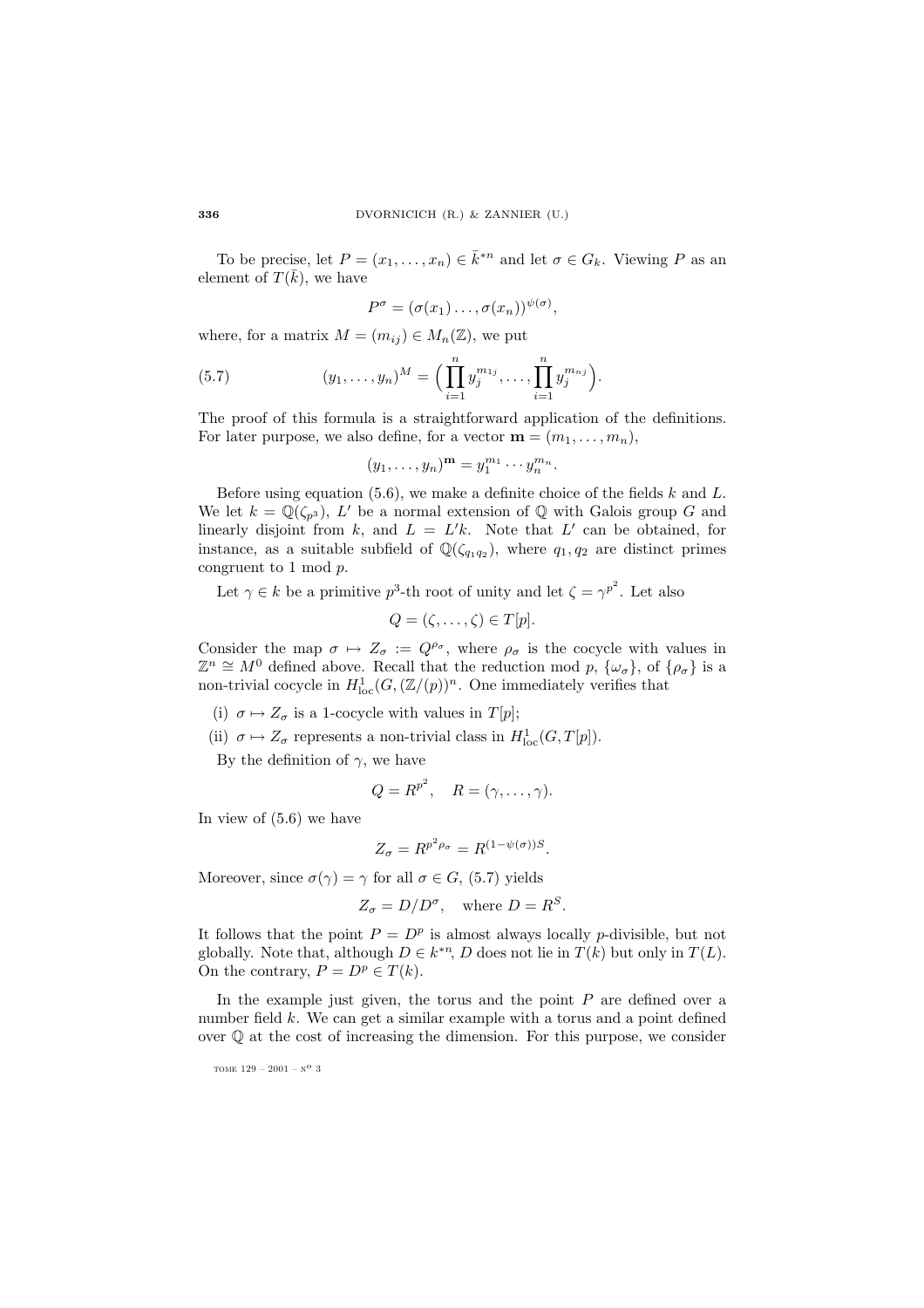the torus obtained by restriction of scalars  $\tilde{T} = R_{k/\mathbb{Q}}(T)$  (see [11, Chap. 1, §3.12, Ex. 18]). Then  $\tilde{T}$  is defined over  $\mathbb{Q}$ ,

$$
\dim \tilde{T} = p^2(p-1)\dim T = p^2(p-1)(p^4 - p^2 + 1),
$$

and there is a bijection between  $T(k)$  and  $\tilde{T}(\mathbb{Q})$ .

The point  $\tilde{P} \in \tilde{T}(\mathbb{Q})$  corresponding to  $P \in T(k)$  has the desired properties.

Remark 5.2. — Throughout the paper we have worked with the condition that a point P be divisible in  $\mathcal{A}(k_v)$  for almost all v. However, sometimes the Hasse principle holds only under the stronger assumption that the local conditions are satisfied for all  $v$ . We can ask what happens in our situation, and in particular in Example 5.1, by imposing this stronger assumption.

We contend that examples like 5.1 exist even with the stronger assumption. In fact, the whole machinery continues to work whenever all the local Galois groups  $Gal(L_w/k_v)$  are cyclic. This is automatically true for the non-ramified primes v. For the ramified ones (in our example, the primes dividing  $q_1q_2$ ), it may be shown that this condition is guaranteed by the following:

$$
q_1 \equiv 1 \mod p
$$
 and  $q_2$  splits completely in  $\mathbb{Q}(\zeta_{pq_1}, \sqrt[p]{q_1}).$ 

Here are some numerical examples of choices of  $(p, q_1, q_2)$  that satisfy this condition:

$$
(2, 5, 11), (3, 7, 337), (5, 151, 22651).
$$

For every given p, the existence of infinitely many pairs  $(q_1, q_2)$  such that  $(p, q_1, q_2)$  satisfies the condition is an easy consequence of well-known results in algebraic number theory.

## BIBLIOGRAPHY

- [1] BOURBAKI  $(N.)$  *Groupes et algèbres de Lie*, ch. 2 et 3, Hermann, Paris, 1972.
- [2] CASSELS  $(J.W.S.) An introduction to the geometry of numbers, 2nd ed.,$ Springer Verlag, 1971.
- [3] CASSELS (J.W.S.) & FRÖHLICH  $(A_{\cdot})$ , eds. Algebraic Number Theory, Academic Press, 1967.
- [4] COLLIOT-THÉLÈNE (J.-L.) & SANSUC (J.-J.) La r-équivalence sur les tores, Ann. Sci. École Norm. Sup., t. **10** (1977), pp. 175–229.
- [5] LANG  $(S.) Algebra$ , 3rd ed., Addison-Wesley, 1993.
- $[6]$  SANSUC  $(J.-J.)$  *Groupe de Brauer et arithmétique des groupes linéaires* sur un corps de nombres, J. reine angew. Math., t. **327** (1981), pp. 12–80.
- [7] SERRE  $(J.-P.)$  Représentations linéaires des groupes finis, Hermann, Paris, 1967.